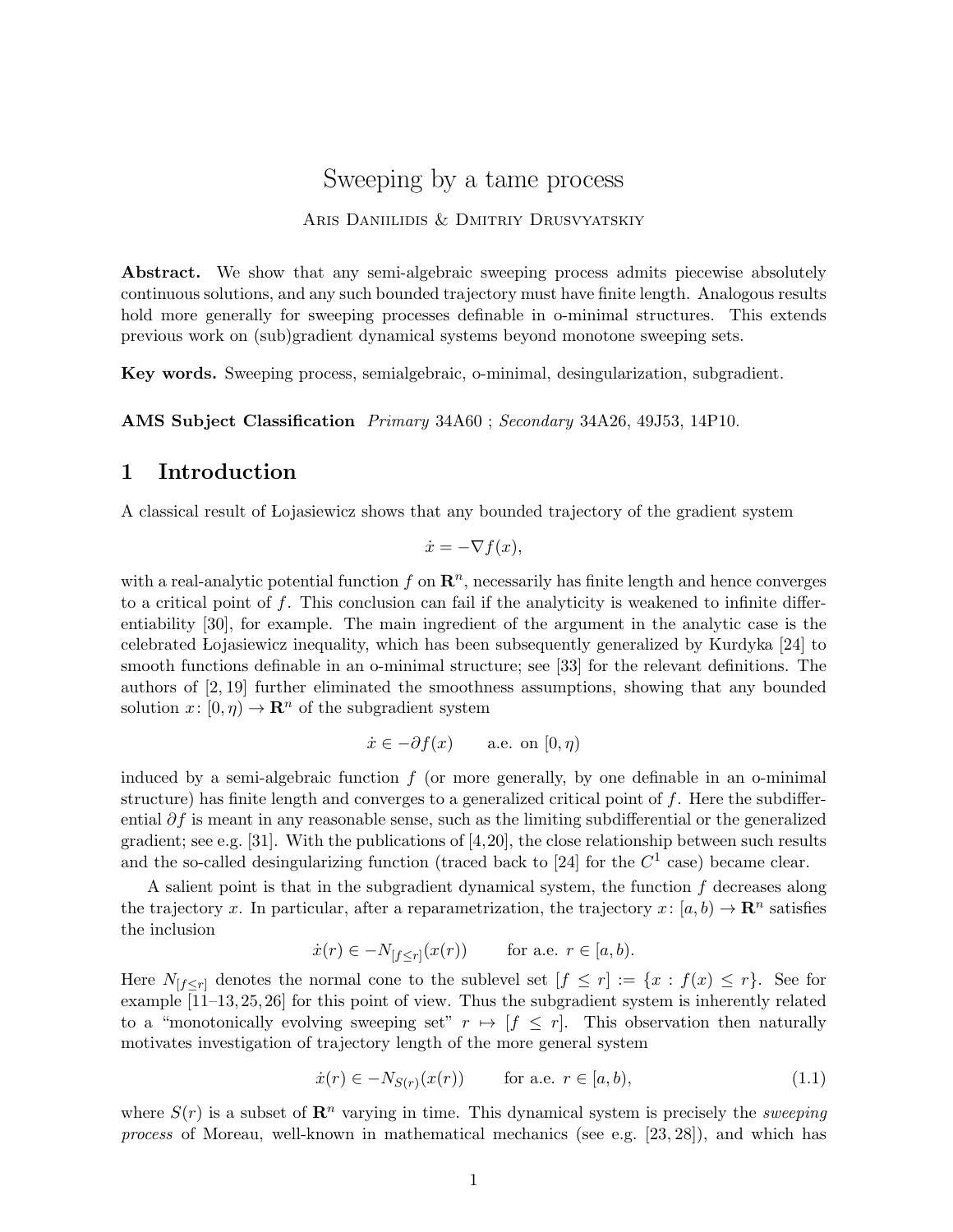recently received much attention [7–9,29,32]. In this paper, much akin to the results of Kurdyka and Lojasiewicz, we prove that bounded absolutely continuous trajectories of the sweeping process, with a semi-algebraic set-valued mapping  $S: \mathbf{R} \rightrightarrows \mathbf{R}^n$ , have finite length and therefore must converge to an equilibrium point. We discuss extensions to the degenerate sweeping process [22], and limitations when the sweeping process is state-dependent in the sense of [21].

As a byproduct, we prove a convenient set-valued extension of the projection formula [3, Proposition 4], and establish a "desingularization" result for semi-algebraic set-valued mappings S:  $\mathbf{R} \implies \mathbf{R}^n$ , generalizing the Kurdyka-Lojasiewicz inequality for the sublevel set mapping  $r \mapsto [f \leq r]$  of a semi-algebraic function f. The desingularization philosophy, combined with [1, 6], allows us to quickly prove that any locally bounded, semi-algebraic sweeping process always admits piecewise absolutely continuous solutions. The overall trend of the arguments follows along the lines of  $[2, 24]$ , with some important deviations. Nevertheless, we believe that the striking connection of semi-algebraic and o-minimal geometry to the sweeping process, and in particular to nonmonotone evolution equations, outlined in this paper, will pave the way for new applications and settings to be explored.

The outline of the manuscript is as follows. In Section 2, we record some notation and preliminary results of variational analysis needed in the rest of the paper. In Section 3, we discuss basic elements of semi-algebraic geometry and their interactions with variational constructions. Section 4 contains our main results on the lengths of trajectories generated by the sweeping process. Section 5 discusses the role of desingularization, while Section 6 applies desingularization ideas to deduce existence of piecewise absolutely continuous solutions of the sweeping process.

#### 2 Notation

In this section, we summarize some basic tools we will use. We follow closely the terminology and notation of [31]. Throughout, we consider a Euclidean space which we denote by  $\mathbb{R}^n$ , along with an inner product  $\langle \cdot, \cdot \rangle$  and the induced norm  $\|\cdot\|$ . The closed unit ball will be denoted by B. For any set Q in  $\mathbb{R}^n$ , we let clQ and int Q denote the closure and the interior of Q respectively. The symbol conv  $Q$  will stand for the convex hull of  $Q$ , while par  $Q$  will denote the smallest affine space containing Q, translated to the origin, that is, the linear span of the set  $Q - Q$ . Given two sets Q and L, we say that the orthogonality relation  $Q \perp L$  holds, if any pair of points  $x \in Q$  and  $y \in L$  are orthogonal. The *distance* of a point x to a set Q is defined by

$$
\operatorname{dist}\left(x;Q\right):=\inf_{y\in Q}\left\Vert x-y\right\Vert
$$

A set-valued mapping F from  $\mathbb{R}^n$  to  $\mathbb{R}^m$ , denoted  $F: \mathbb{R}^n \rightrightarrows \mathbb{R}^m$ , is a mapping from  $\mathbb{R}^n$  to the powerset of  $\mathbb{R}^m$ . The *domain* and *graph* of such a mapping F are defined by

dom 
$$
F := \{x \in \mathbb{R}^n : F(x) \neq \emptyset\},\
$$
  
gph  $F := \{(x, y) \in \mathbb{R}^n \times \mathbb{R}^m : y \in F(x)\},\$ 

respectively. The inverse of a set-valued mapping  $F$  is another set-valued mapping defined by  $F^{-1}(y) := \{x : y \in F(x)\}.$  A set-valued mapping  $L: \mathbb{R}^n \Rightarrow \mathbb{R}^m$  is positively homogeneous whenever  $gph L$  is a cone, or equivalently whenever we have

$$
0 \in L(0)
$$
 and  $L(\lambda x) = \lambda L(x)$  for all  $\lambda > 0$  and  $x \in \mathbb{R}^n$ .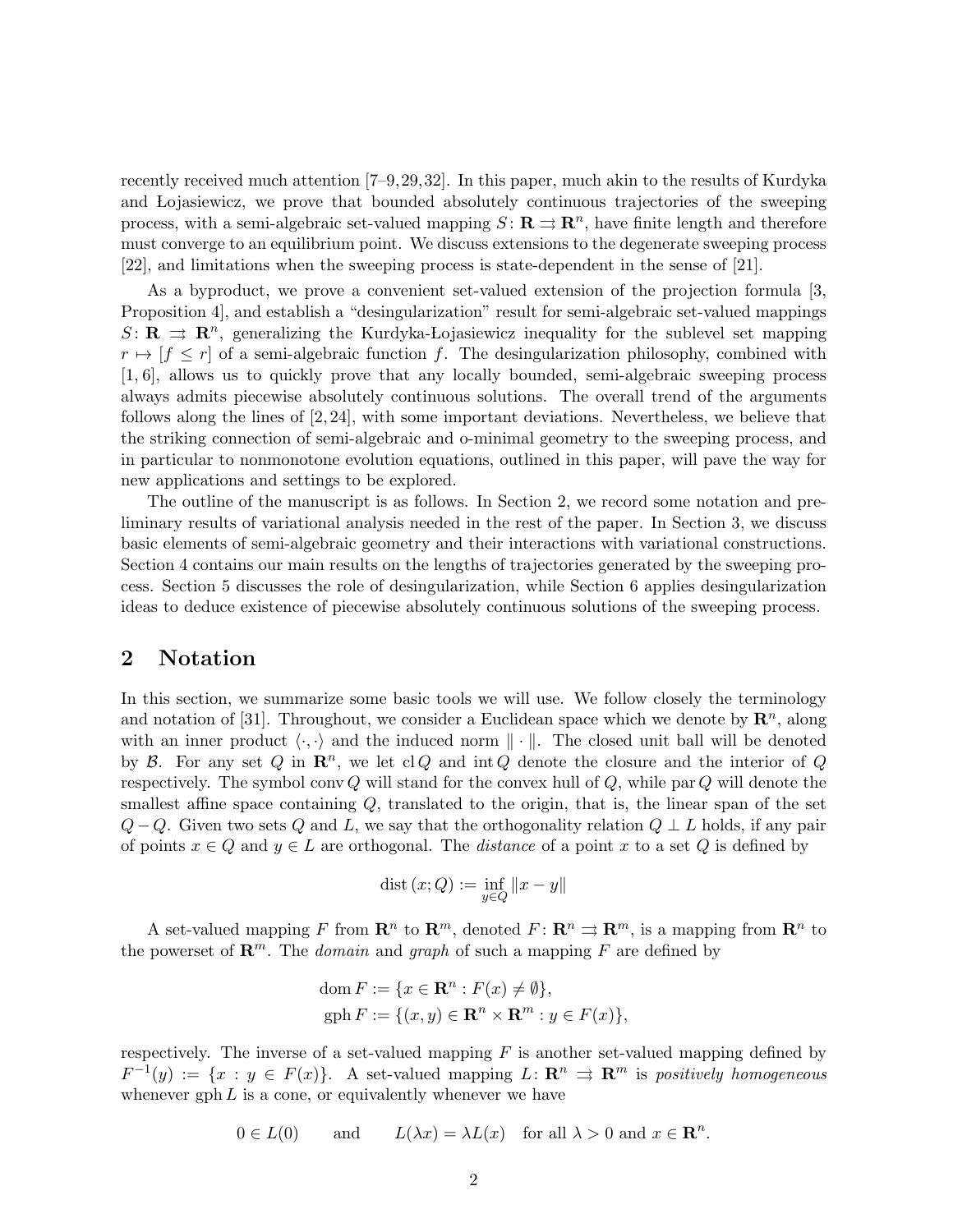In this case, the *outer norm* of  $L$  is defined by

$$
|L|^+ := \sup_{x \in \mathcal{B}} \sup_{y \in L(x)} \|y\|.
$$

Due to positive homogeneity of  $L$ , the outer norm coincides with

$$
\inf \{ \kappa > 0 : ||y|| \le \kappa ||x|| \text{ whenever } y \in L(x) \}.
$$

One can now easily deduce that the norm of the inverse admits the representation

$$
|L^{-1}|^{+} = \frac{1}{\inf_{\|x\|=1} \text{dist}(0; L(x))}.
$$
\n(2.1)

Next we pass to certain geometric constructions associated to sets in  $\mathbb{R}^n$ . In what follows, the symbol " $o(\Vert x - \bar{x} \Vert)$  for  $x \in Q$ " will stand for any function satisfying  $\frac{o(\Vert x - \bar{x} \Vert)}{\Vert x - \bar{x} \Vert} \to 0$  as x tends to  $\bar{x}$  in  $Q$ .

**Definition 2.1** (Normal cones). Consider a set  $Q \subset \mathbb{R}^n$  and a point  $\bar{x} \in Q$ . Then the Fréchet normal cone to Q at  $\bar{x}$ , denoted  $\hat{N}_Q(\bar{x})$ , consists of all vectors  $v \in \mathbb{R}^n$  satisfying

$$
\langle v, x - \bar{x} \rangle \le o(\|x - \bar{x}\|) \quad \text{for } x \in Q.
$$

The limiting normal cone to Q at  $\bar{x}$ , denoted by  $N_Q(\bar{x})$ , consists of all vectors  $v \in \mathbb{R}^n$  such that there exist sequences  $x_i$  in Q and  $v_i \in \hat{N}_Q(x_i)$  satisfying  $x_i \to \bar{x}$  and  $v_i \to v$ . The Clarke normal cone to Q at  $\bar{x}$  is simply the set  $N_Q^c(\bar{x}) := \text{cl} \operatorname{conv} N_Q(\bar{x})$ .

When Q is a closed convex set, the three normal cones all coincide with the usual convex cone of convex analysis, while for a  $C^1$ -smooth manifold Q the normal cones coincide with normal spaces in the sense of differential geometry.

Normal cones to graphs of set-valued mappings  $F: \mathbb{R}^n \rightrightarrows \mathbb{R}^m$  are naturally associated with generalized differentiation. Here, we should note that in general the limiting normal cone  $N_{\text{gph }F}$ provides much finer information about the local behavior of  $F$  as opposed to the convexified construction  $N_{\text{gph }F}^c$ . On the other hand, the results in this paper are strong enough to pertain to the latter, and hence that's the one we mostly focus on. Analogous results for limiting constructions are direct consequences.

#### Definition 2.2 (Coderivatives).

Consider a mapping  $F: \mathbf{R}^n \rightrightarrows \mathbf{R}^m$  and a pair  $(\bar{x}, \bar{y}) \in \text{gph } F$ . The Clarke coderivative of F at  $\bar{x}$  for  $\bar{y}$  is the set-valued map  $D_c^*F(\bar{x}|\bar{y})\colon \mathbf{R}^m \rightrightarrows \mathbf{R}^n$  defined by

$$
D_c^* F(\bar{x}|\bar{y})(u) := \{ v : (v, -u) \in N_{\operatorname{gph} F}^c(\bar{x}, \bar{y}) \}.
$$

The *limiting coderivative*  $D^*F(\bar{x}|\bar{y})$  is defined analogously.

When  $F: \mathbf{R}^n \to \mathbf{R}^m$  is  $C^1$ -smooth, then in terms of  $\bar{y} := F(\bar{x})$ , the coderivative mapping  $D^*F(\bar{x}|\bar{y})$  is single-valued and linear, and coincides with the adjoint of the Jacobian  $\nabla F(\bar{x})^*$ . Analogously to the smooth case, we use the following notation.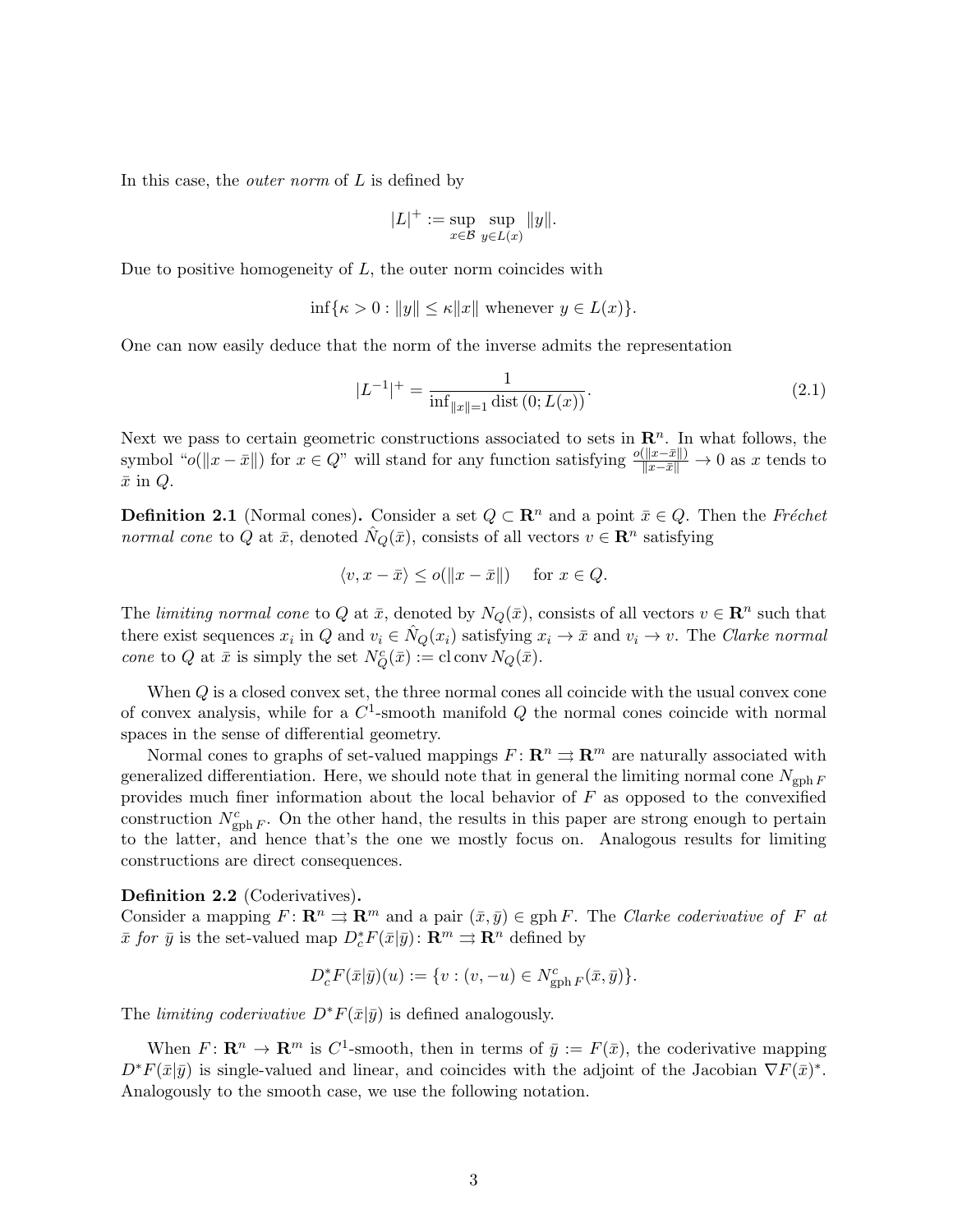**Definition 2.3** (Criticality). Given a set-valued mapping  $F: \mathbb{R}^n \Rightarrow \mathbb{R}^m$ , we say that a pair  $(\bar{x}, \bar{y})$  in the graph gph F is a *Clarke critical pair* whenever

$$
0\in D_c^*F(\bar x|\bar y)(u)\quad\text{ for some }u\neq 0.
$$

A vector  $\bar{y} \in \mathbb{R}^m$  is a *Clarke critical value* of F if there exists a point  $\bar{x} \in \mathbb{R}^n$  so that the pair  $(\bar{x}, \bar{y})$  is Clarke critical.

In general, the coderivatives  $D^*F(\bar{x}|\bar{y})$  and  $D_c^*F(\bar{x}|\bar{y})$  are positively homogeneous. Hence in particular they admit an outer norm. Unwrapping the notation for ease of reference, we have

$$
|D_c^*F(\bar{x}|\bar{y})|^+ = \sup_{\|u\| \le 1} \sup \{ \|v\| : v \in D_c^*F(\bar{x}|\bar{y})(u) \},\
$$

and

$$
|D_c^* F^{-1}(\bar{y}|\bar{x})|^+ = \frac{1}{\inf_{\|u\|=1} {\{\|v\| : v \in D_c^* F(\bar{x}|\bar{y})(u)\}}}
$$

.

In particular  $(\bar{x}, \bar{y})$  is Clarke critical if and only if  $|D_c^* F^{-1}(\bar{y}|\bar{x})|^+ = \infty$ .

**Definition 2.4** (Asymptotic critical values). Given a set-valued mapping  $F: \mathbb{R}^n \Rightarrow \mathbb{R}^m$ , we say that a vector  $\bar{y}$  is an asymptotic Clarke critical value of F on a set  $\mathcal{U} \subset \mathbb{R}^m$  if there exists a sequence  $(x_i, y_i) \in \text{gph } F$  with  $x_i \in \mathcal{U}$ , such that  $y_i$  converges to  $\bar{y}$  and  $|D_c^* F^{-1}(y_i | x_i)|^+$  tends to infinity.

It is important to note that the outer norm of the limiting coderivative is very closely related to a pseudo-Lipschitz modulus of the mapping, which will play an important role in Section 6.

**Definition 2.5** (Aubin Property). A set-valued mapping  $F: \mathbb{R}^n \Rightarrow \mathbb{R}^m$  has the Aubin property at  $\bar{x}$  for  $\bar{y} \in F(\bar{x})$  if the graph gph F is locally closed around  $(\bar{x}, \bar{y})$ , and there are neighborhoods X of  $\bar{x}$  and Y of  $\bar{y}$ , along with a constant  $\kappa \geq 0$  such that

$$
F(x') \cap Y \subset F(x) + \kappa \|x' - x\|\mathcal{B}, \quad \text{for all } x, x' \in X.
$$

The infimum of  $\kappa$  over all combinations  $\kappa$ , X, and Y so that the condition above holds is the Lipschitz modulus of F at  $\bar{x}$  for  $\bar{y}$ , and is denoted by lip  $F(\bar{x}|\bar{y})$ .

Provided that the graph of F is closed around  $(\bar{x}, \bar{y})$ , the following relationships hold:

$$
\operatorname{lip} F(\bar{x}|\bar{y}) = \left| D^* F(\bar{x}|\bar{y}) \right|^+ \le \left| D_c^* F(\bar{x}|\bar{y}) \right|^+.
$$

The first equality is a celebrated characterization of the Aubin property (see [18], [27] or [31, Theorem 9.40], for example), while the last inequality is immediate from coderivative definitions.

## 3 Semi-algebraic and o-minimal geometry

A semi-algebraic set  $Q \subset \mathbb{R}^n$  is a finite union of sets of the form

$$
\{x \in \mathbf{R}^n : f_1(x), \dots, f_k(x) = 0, g_1(x) < 0, \dots, g_l(x) < 0\},\
$$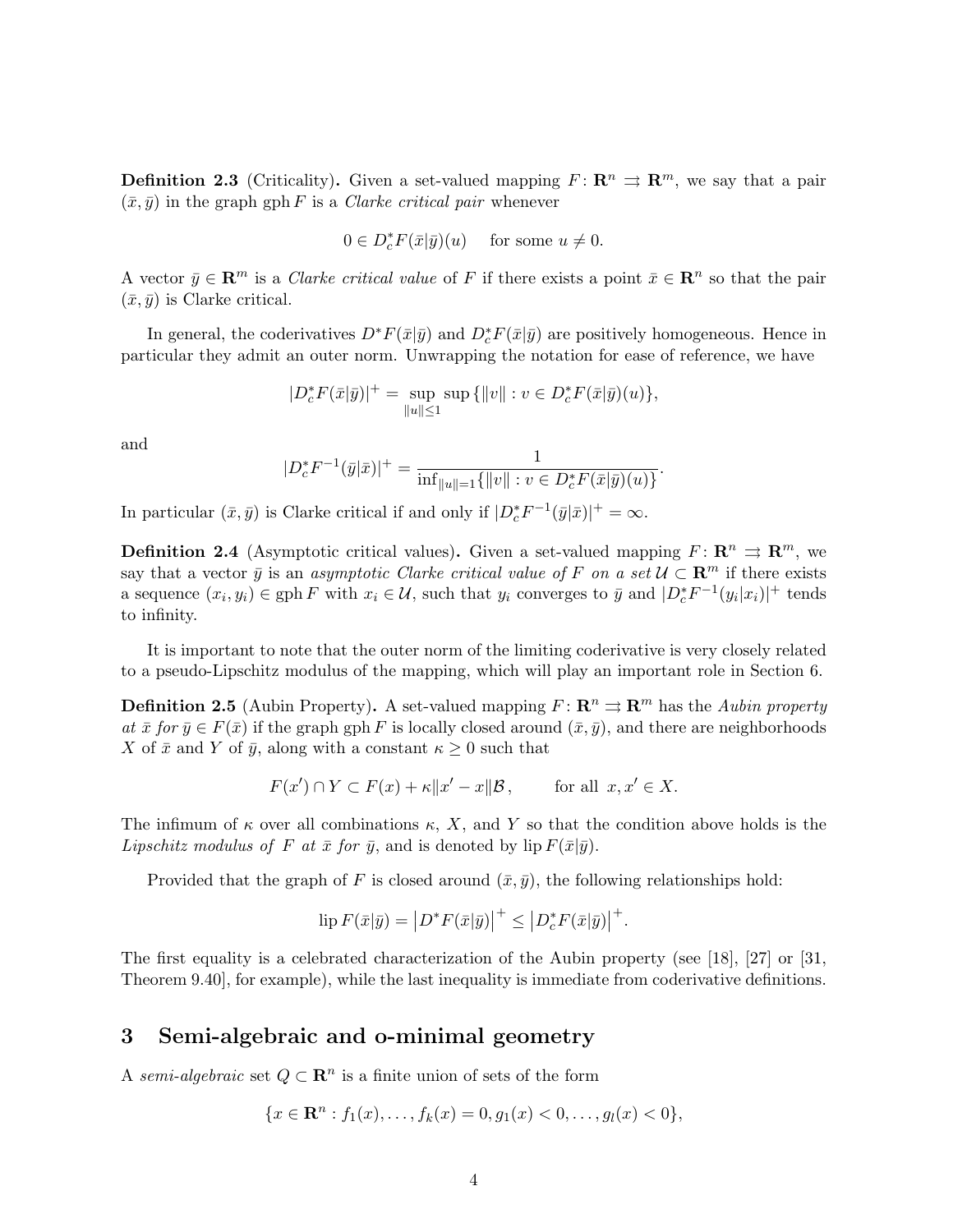where  $f_1, \ldots, f_k$  and  $g_1, \ldots, g_l$  are real polynomials in n variables. It follows immediately that the class of semi-algebraic sets is closed under the standard Boolean operations (finite unions/intersections and complementary), while the famous  $Tarski-Seidenberg principle - also$ known as *quantifier elimination* – shows that semi-algebraicity is preserved under projections.

Semi-algebraic subsets of the real line R are exactly the finite unions of intervals. This property, known as the o-minimal (order-minimal) property, is the basis for an elegant axiomatization of various favorable properties of semi-algebraic sets, culminating with a notion of definable sets, or more formally, sets definable in an o-minimal structure [33]. This theory allows consideration of much more general sets such as those that are globally subanalytic, or sets belonging to the log-exp structure. A slightly more general notion is that of a tame set – a set whose intersection with any ball is definable in an o-minimal structure. Typical examples of tame sets which are not definable, are graphs of real-analytic functions. Tame sets are the context of the current paper. We do not however formally state what definable and tame sets are here since it would take us far off-field. Indeed, the reader can safely replace the word tame (or definable) by semi-algebraic, throughout. We point the interested reader to the manuscript [33] or to the short discussion in [24, p. 771].

A key property of definable sets is that they can always be decomposed into a disjoint finite union of smooth (to an arbitrary order) manifolds that fit together in a regular pattern. In what follows  $p$  will always denote a finite integer no smaller than one.

#### **Definition 3.1** (Whitney (a)-regular  $C^p$ -stratification).

A Whitney (a)-regular C<sup>p</sup>-stratification of a set  $Q \subset \mathbb{R}^n$  is a partition of Q into finitely many  $C<sup>p</sup>$  manifolds (called *strata*) satisfying the following compatibility conditions:

**Frontier condition:** For any two strata  $L$  and  $M$ , the implication

$$
L \cap \text{cl } M \neq \emptyset \implies L \subset (\text{cl } M) \setminus M \quad \text{holds.}
$$

Whitney condition (a): For any sequence of points  $x_i$  in a stratum M converging to a point  $\bar{x}$  in a stratum L, if some corresponding normal vectors  $v_i \in N_M(x_i)$  converge to a vector v, then the inclusion  $v \in N_L(\bar{x})$  holds.

Definable sets always admit Whitney (a)-regular  $C^p$ -stratifications for any finite  $p$ . The importance of such a result for variational analysts can already be appreciated by observing that the normal cone  $N_Q^c(x)$  must be contained in the normal space  $N_M(x)$ , where M is a stratum containing x in any Whitney (a)-regular  $C^1$ -stratifications of Q. We refer the reader to [3, 15, 19] for applications of this fact, and of stratifications more broadly, in Variational Analysis. The forthcoming Theorems 3.2 and 3.3 are in the same spirit.

A set-valued mapping  $F: \mathbb{R}^n \Rightarrow \mathbb{R}^m$  (respectively, a function  $f: \mathbb{R}^n \to \mathbb{R}^m$ ) is called *definable* if its graph gph F is definable. For instance, the functions  $|x - y|$  and  $\sqrt{x^2 + y^4}$  are semi-algebraic, the function  $x(\sin x)^{-1}$ , for  $x \in (0, \pi)$ , is globally subanalytic, while the function

$$
x \mapsto \exp(\sqrt{|x|}) \log(|x|+1)
$$

is definable in the log-exp structure.

The following is a convenient generalization of the "projection formula" [3, Proposition 4] to the coderivative setting. Henceforth, we use the symbol  $\pi_x$  to denote the coordinate projection  $(x, y) \mapsto x$ , and the symbol  $T_M(x)$  to denote the tangent space to a  $C^p$ -manifold M at x.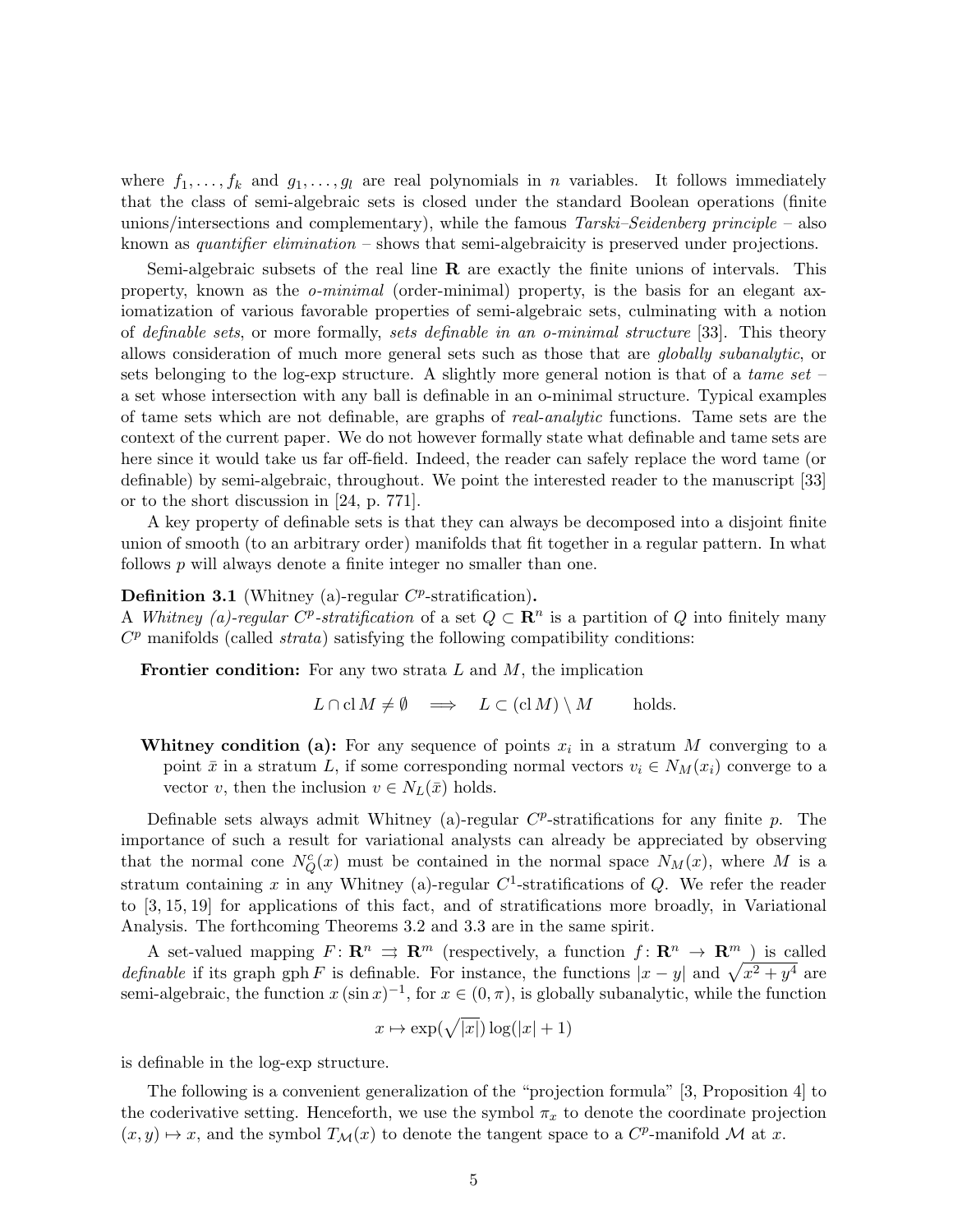**Theorem 3.2** (Extended projection formula). Consider a set-valued mapping  $F: \mathbb{R}^n \Rightarrow \mathbb{R}^m$ and a Whitney (a)-regular  $C^1$ -stratification  $\{\mathcal{M}_i\}$  of the graph gph  $F \subset \mathbf{R}^n \times \mathbf{R}^m$ . Then for any pair  $(\bar{x}, \bar{y}) \in gph F$  in a stratum  $\mathcal{M}_i$ , the orthogonality relation holds:

$$
par D_c^* F(\bar{x}|\bar{y})(u) \perp \pi_x \Big( T_{\mathcal{M}_i}(\bar{x}, \bar{y}) \Big).
$$

**Proof.** Suppose without loss of generality that  $D_c^*F(\bar{x}|\bar{y})(u)$  is nonempty. Then by definition of the coderivative we have the chain of implications

$$
v\in D_c^*F(\bar x|\bar y)(u)\quad\Longleftrightarrow\quad (v,-u)\in N^c_{\operatorname{gph} F}(\bar x,\bar y)\quad\Longrightarrow\quad (v,-u)\in N_{\mathcal M_i}(\bar x,\bar y).
$$

Hence for any tangent vector  $(a, b) \in T_{\mathcal{M}_i}(\bar{x}, \bar{y}) \subset \mathbb{R}^n \times \mathbb{R}^m$ , we deduce

$$
\langle D_c^*F(\bar{x}|\bar{y})(u),a\rangle=\langle u,b\rangle,
$$

and consequently  $\langle D_c^* F(\bar{x}|\bar{y})(u) - D_c^* F(\bar{x}|\bar{y})(u), a \rangle = 0$ , as claimed.

The *dimension* of a definable set Q is the maximal dimension of any stratum in any Whitney (a)-regular  $C^1$ -stratification of Q. It is well-known that this definition is independent of the choice of the stratification. In particular, a definable subset of  $\mathbb{R}^m$  has measure zero if and only if it has dimension at most  $m-1$ . The following is analogous to the main result of [19].

**Theorem 3.3** (Sard). Consider a definable set-valued mapping  $F: \mathbb{R}^n \Rightarrow \mathbb{R}^m$  with a closed graph. Then the set of Clarke critical values of F is a definable set of dimension at most  $m-1$ . Moreover, the set of asymptotic Clarke critical values of F on any bounded definable set  $\mathcal U$  is also a definable set of dimension at most  $m-1$ .

**Proof.** The fact that the set of Clarke critical values is definable follows by standard quantifier elimination. Consider now any Whitney (a)-regular  $C^p$ -stratification of gph F. Suppose the equality  $|D_c^* F^{-1}(\bar{y}|\bar{x})|^+=\infty$  holds, or equivalently we have  $(0, u) \in N_{\text{gph }F}^c(\bar{x}, \bar{y})$  for some vector  $u \neq 0$ . Letting  $\mathcal{M}_i$  be the manifold containing  $(\bar{x}, \bar{y})$ , we deduce  $(0, u) \in N_{\mathcal{M}_i}(\bar{x}, \bar{y})$ . Hence  $\bar{y}$  is a critical value in the classical sense of the projection  $\pi_y : \mathcal{M}_i \to \mathbb{R}^m$ . Applying the standard smooth Sard's theorem with p sufficiently large, we deduce that such critical values  $\bar{y}$  have measure zero, as claimed.

Fix now a bounded definable set  $\mathcal U$  and suppose that there exists a sequence  $(x_i, y_i) \in \text{gph } F$ with  $x_i \in \mathcal{U}$ , such that  $y_i$  converges to  $\bar{y}$  and  $|D_c^* F^{-1}(y_i | x_i)|^+$  tends to infinity. Hence inclusions  $(w_i, u_i) \in N_{\text{gph}}^c F(x_i, y_i)$  hold for some vectors  $w_i, u_i$  satisfying  $||u_i|| = 1$  and  $w_i \to 0$ . Since U is bounded and gph F is closed, we may suppose  $x_i \to \bar{x}$  for some point  $\bar{x}$  satisfying  $(\bar{x}, \bar{y}) \in \text{gph } F$ . Letting  $\mathcal{M}_i$  be a stratum containing  $(\bar{x}, \bar{y})$  and passing to the limit we deduce  $(0, u) \in N_{\mathcal{M}_i}(\bar{x}, \bar{y})$ for some  $u \neq 0$ . Again applying the standard smooth Sard's theorem with p sufficiently large, we deduce that such values  $\bar{y}$  have measure zero, thereby completing the proof.

Remark 3.4 (Boundedness of  $\mathcal{U}$ ). Boundedness of the set  $\mathcal{U}$  is necessary for the theorem above to hold. This can be immediately seen even in the single-valued setting. Indeed, following [24, Page 776, define  $F(x,y) = \{r : r \geq \frac{x}{y}\}$  $\frac{x}{y}$  and  $\mathcal{U} = \{(x, y) : y > 0\}$ . It follows easily that every  $r > 0$  is an asymptotic critical value of F.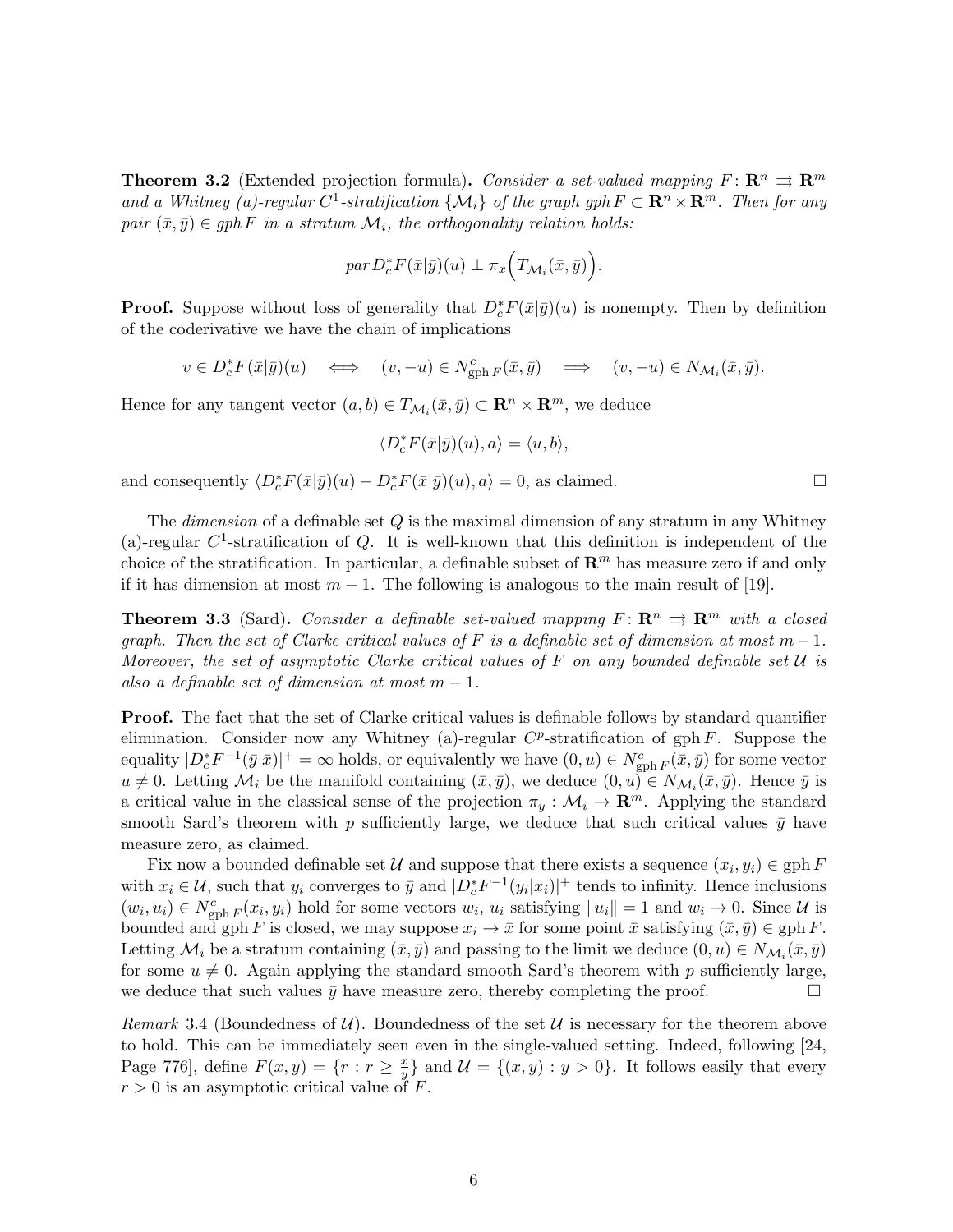## 4 Finite length of bounded trajectories

Our focus is on the trajectory length of the classical sweeping process, introduced by Moreau [28]. Given a set-valued mapping  $S: \mathbf{R} \rightrightarrows \mathbf{R}^n$ , called the sweeping set, we consider absolutely continuous curves  $\gamma: (a, b) \to \mathbb{R}^n$  satisfying the inclusion

$$
\dot{\gamma}(r) \in -N_{S(r)}^c(\gamma(r)) \qquad \text{for a.e. } r \in (a, b). \tag{4.1}
$$

See Figure 1 for an illustration. Moreau's original construction assumed convexity of the sets  $S(r)$ , in which case the normal cone  $N_{S(r)}^c$  becomes the usual normal cone of convex analysis. Convexity will not play a role in our work, however. We first establish the following bound on the speed of the sweeping process.



Figure 1: Sweeping process.

**Theorem 4.1** (Speed of the generalized sweeping process). Let  $S : \mathbb{R} \implies \mathbb{R}^n$  be a definable mapping with a closed graph and assume that  $\gamma: (a, b) \to \mathbf{R}$  is a.e differentiable and satisfies the "sweeping inclusion"  $(4.1)$ . Then the following estimate on speed holds:

$$
\|\dot{\gamma}(r)\| \le |D_c^* S(r|\gamma(r))|^+, \qquad \text{for a.e. } r \in (a, b). \tag{4.2}
$$

**Proof.** Notice that (4.2) is obvious whenever  $|D^*S(r|\gamma(r))|^+=+\infty$ , thus we may limit our attention to parameters r with  $|D^*S(r|\gamma(r))|^+$   $\lt +\infty$  (that is, S has the Aubin property at r for  $\gamma(r)$ ). Consider the *a.e* differentiable curve

$$
r \mapsto \zeta(r) := (r, \gamma(r)) \qquad r \in (a, b),
$$

and observe that (4.1) implies  $\zeta(r) \in \text{gph } S$  for a.e.  $r \in (a, b)$ .

*Claim.* For a.e.  $r \in (a, b)$  it holds:

$$
\langle N_{\text{gph }S}^c(\zeta(r)), \dot{\zeta}(r) \rangle = 0. \tag{4.3}
$$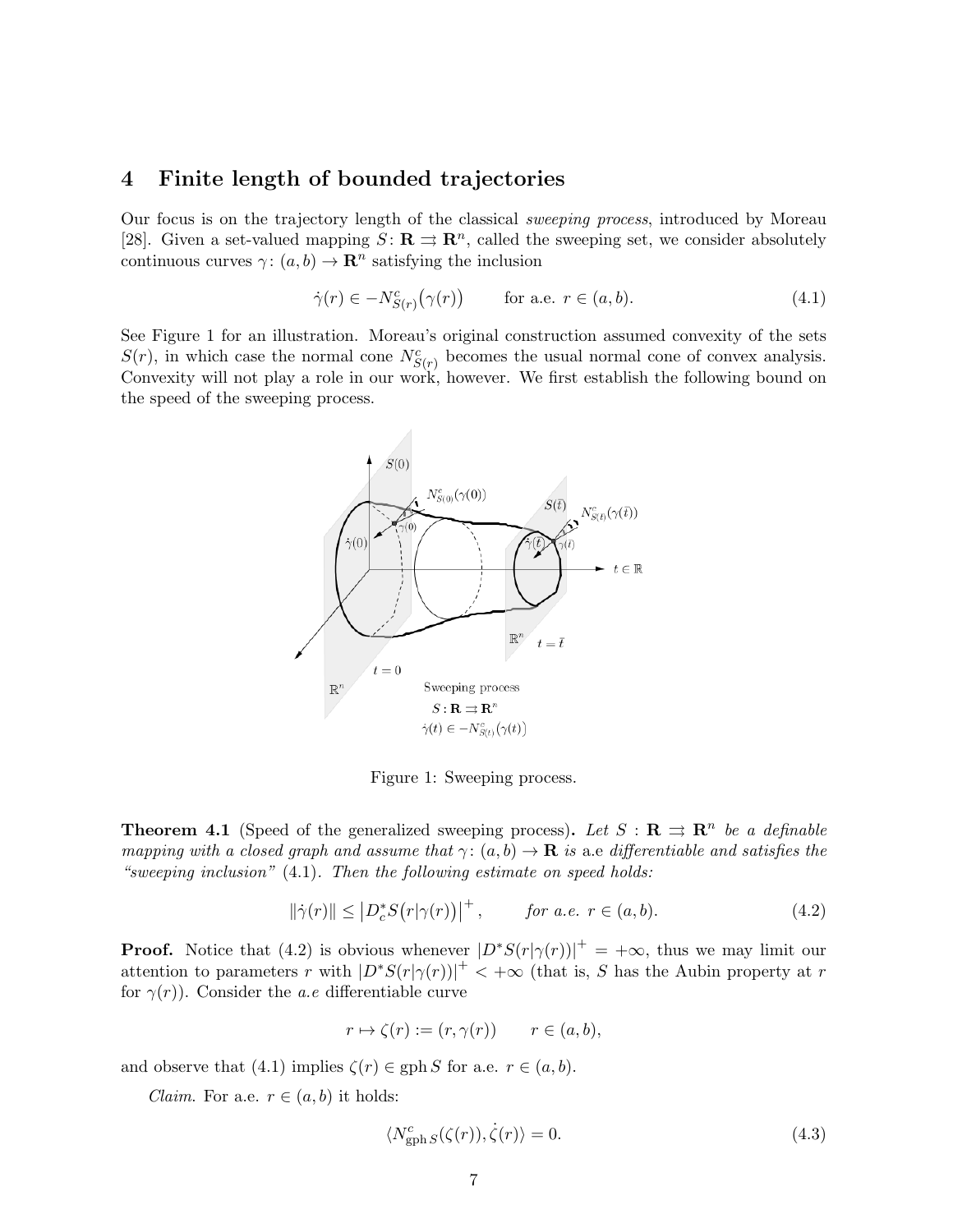*Proof of Claim.* Let  $\{M_i\}$  be a Whitney (a)-regular C<sup>1</sup>-stratification of gph S. An easy argument (see e.g. [14, Lemma 4.13]) shows that for any index i and for a.e.  $r \in (a, b)$  the implication

$$
\zeta(r) \in \mathcal{M}_i \quad \Longrightarrow \quad \dot{\zeta}(r) \in T_{\mathcal{M}_i}(\zeta(r)) \quad \text{ holds.}
$$

On the other hand, for such r, the Whitney–(a) condition implies that  $N_{\text{gph }S}^c(\zeta(r))$  is contained in the normal space  $N_{\mathcal{M}_i}(\zeta(r))$ . Equation (4.3) follows.  $\diamond$ 

Fix any  $r \in (a, b)$  satisfying (4.3) and assume (with no loss of generality) that S has the Aubin property at r for  $\gamma(r)$ . Setting  $H := \{r\} \times \mathbb{R}^n$  we have

$$
\{r\} \times S(r) = H \cap \text{gph } S.
$$

Combining this equation with (4.1) we have

$$
(1, -\dot{\gamma}(r)) \in N^c_{\{r\} \times S(r)}(\zeta(r)) = N^c_{H \cap \text{gph } S}(\zeta(r)).
$$

Since S has the Aubin property at r for  $\gamma(r)$ , the qualification condition

 $(t, 0) \in N_{\text{gph }S}(\zeta(r)) \implies t = 0$  holds.

Hence applying the calculus rule [31, Theorem 6.42], we deduce

$$
N_{H \cap \text{gph } S}^{c}(\zeta(r)) \subset N_{H}^{c}(\zeta(r)) + N_{\text{gph } S}^{c}(\zeta(r))
$$
  
=  $(\mathbf{R} \times \{0\}) + N_{\text{gph } S}^{c}(\zeta(r)).$ 

We conclude that the inclusion

$$
(\lambda, -\dot{\gamma}(r)) \in N_{\text{gph }S}^c(\zeta(r))
$$
\n(4.4)

holds for some  $\lambda \in \mathbb{R}$ . Appealing then to equation (4.3), we obtain the equality

$$
\langle (\lambda, -\dot{\gamma}(r)), (1, \dot{\gamma}(r)) \rangle = 0, \quad \text{for a.e. } r \in (a, b),
$$

and hence

$$
\lambda = ||\dot{\gamma}(r)||^2.
$$

Plugging this expression back into (4.4) we obtain

$$
(|\dot{\gamma}(r)||^2, -\dot{\gamma}(r)) \in N_{\text{gph }S}^c(\zeta(r)).
$$

Observe that in the case  $\dot{\gamma}(r) = 0$ , the claimed inequality (4.2) is trivial. Hence we may suppose that this is not the case and deduce that

$$
\left(||\dot{\gamma}(r)||, \frac{-\dot{\gamma}(r)}{||\dot{\gamma}(r)||}\right) \in N_{\text{gph }S}^c(\zeta(r)),
$$

which readily yields

$$
\left|D_c^*S(r|\gamma(r))\right|^+\geq \|\dot{\gamma}(r)\|,
$$

as claimed.  $\Box$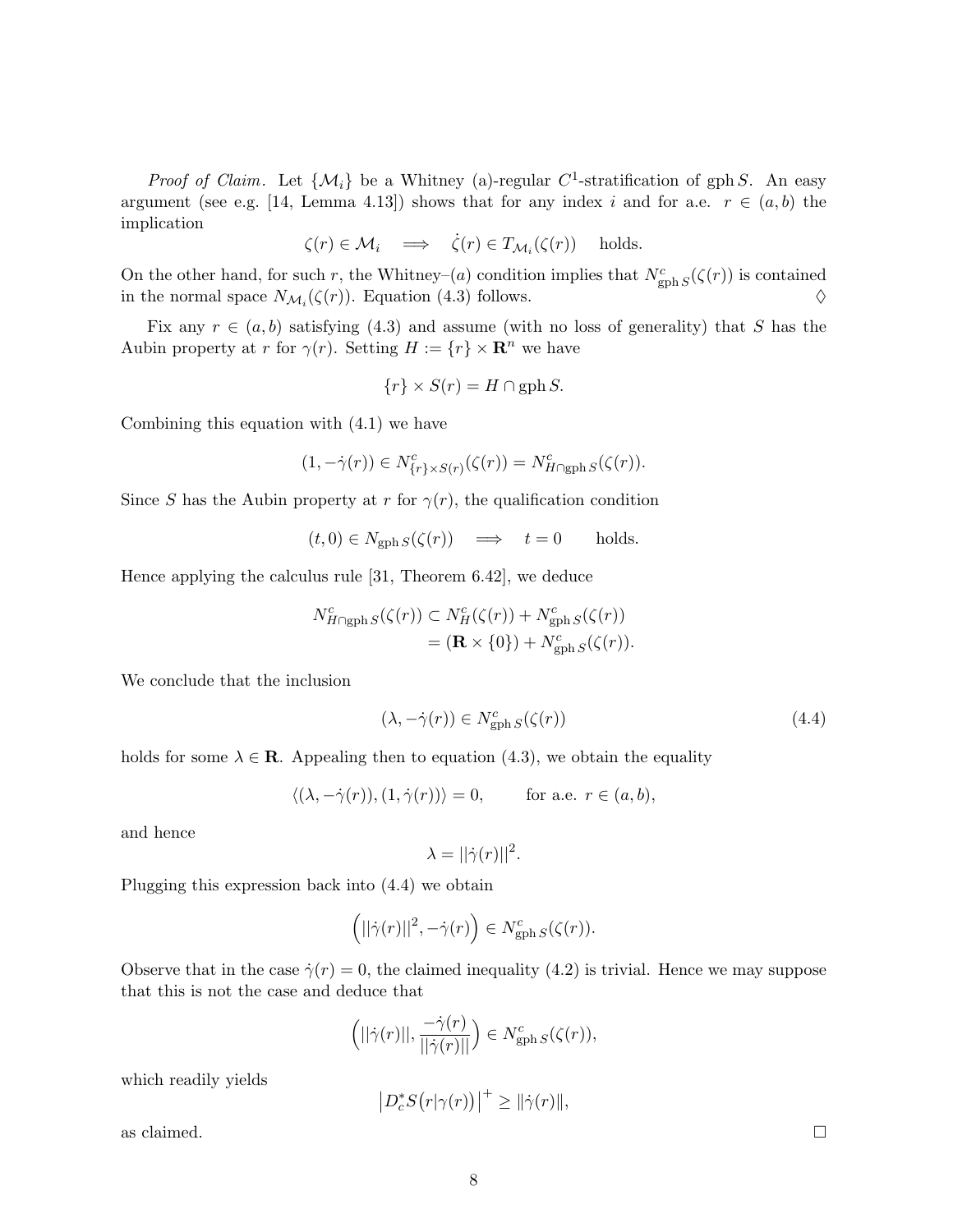Following the notation of Theorem 4.1, an identical proof shows that if the stronger inclusion

$$
\dot{\gamma}(r) \in -N_{S(r)}(\gamma(r)) \quad \text{holds for a.e. } r \in [0, \eta).
$$

then the stronger relation

$$
\|\dot{\gamma}(r)\| \leq \operatorname{lip} S(r|\gamma(r)).
$$

holds for almost every r. We note that if S is a Lipschitz continuous mapping, then the authors of  $[1, 6]$  show that the "catching up algorithm" produces curves satisfying the above estimate. In contrast, the speed estimate we have just established applies to *all* solutions of the sweeping process in the definable setting.

In light of Theorem 4.1, to understand the length of the solutions of the sweeping process it is essential to consider integrability of the coderivative outer norms  $\left|D_c^*S(r|\gamma(r))\right|$  $+$ . To this end, we introduce the following definition, much akin to the one considered in [4, Section 3.3] in the context of subgradient dynamical systems.

**Definition 4.2** (Talweg function). Consider a set-valued mapping  $S : (a, b) \rightrightarrows \mathbb{R}^n$  and let  $\mathcal{U}$  be a subset of  $\mathbf{R}^n$ . Then the *talweg function* of S on U is the function  $\varphi: (a, b) \to \mathbf{\overline{R}}$  defined by

$$
\varphi(r) := \sup_{x \in S(r) \cap \mathcal{U}} \left\{ \left| D_c^* S(r|x) \right|^+ \right\}.
$$
\n(4.5)

First, reassuringly the talweg function is rarely infinite.

**Lemma 4.3** (Finiteness of the talweg function). Consider a definable set-valued mapping  $S$ :  $(a, b) \Rightarrow \mathbb{R}^n$ , with closed values, and let U be a bounded subset of  $\mathbb{R}^n$ . Then there exists  $\epsilon > 0$ such that the talweg function of S on U is not equal to  $+\infty$  on  $(a, a + \epsilon)$ .

**Proof.** This follows immediately from Theorem 3.3 applied to  $F := S^{-1}$ . — Процессиональные просто производительные и производственными и производства и производства и производства <br>В производство производство производство производство производство производство производство производство прои

Next we show that the talwag function of S on a bounded set  $\mathcal U$  is indeed integrable. The arguments is an application of the curve selection lemma on the talweg in the spirit of [4,20,24].

**Theorem 4.4** (Integrability of the talweg function). For any definable, nonempty-valued, closedvalued mapping  $S : (a, b) \rightrightarrows \mathbb{R}^n$  and the talweg function  $\varphi$  of S on a bounded definable set U, the integral

$$
\int_a^b \varphi(r) \, dr \quad \text{is finite.}
$$

**Proof.** For any  $r \in (a, b)$ , define the set (talweg)

$$
\mathcal{V}(r) := \left\{ x \in S(r) \cap \mathcal{U} : \left| D_c^* S(r|x) \right|^+ \geq \frac{1}{2} \varphi(r) \right\}.
$$

Notice that  $\varphi$  and  $\mathcal V$  are definable, and moreover by Lemma 4.3 each set  $\mathcal V(r)$  is nonempty except for finitely many numbers  $r \in (a, b)$ . Without loss of generality, assume that the interval  $(a, b)$  does not contain such exceptional points. Using the curve selection lemma (e.g. [33, Theorem 1.17]), we obtain a definable curve  $r \mapsto \theta(r)$  satisfying  $\theta(r) \in \mathcal{V}(r)$  for all  $r \in (a, b)$ .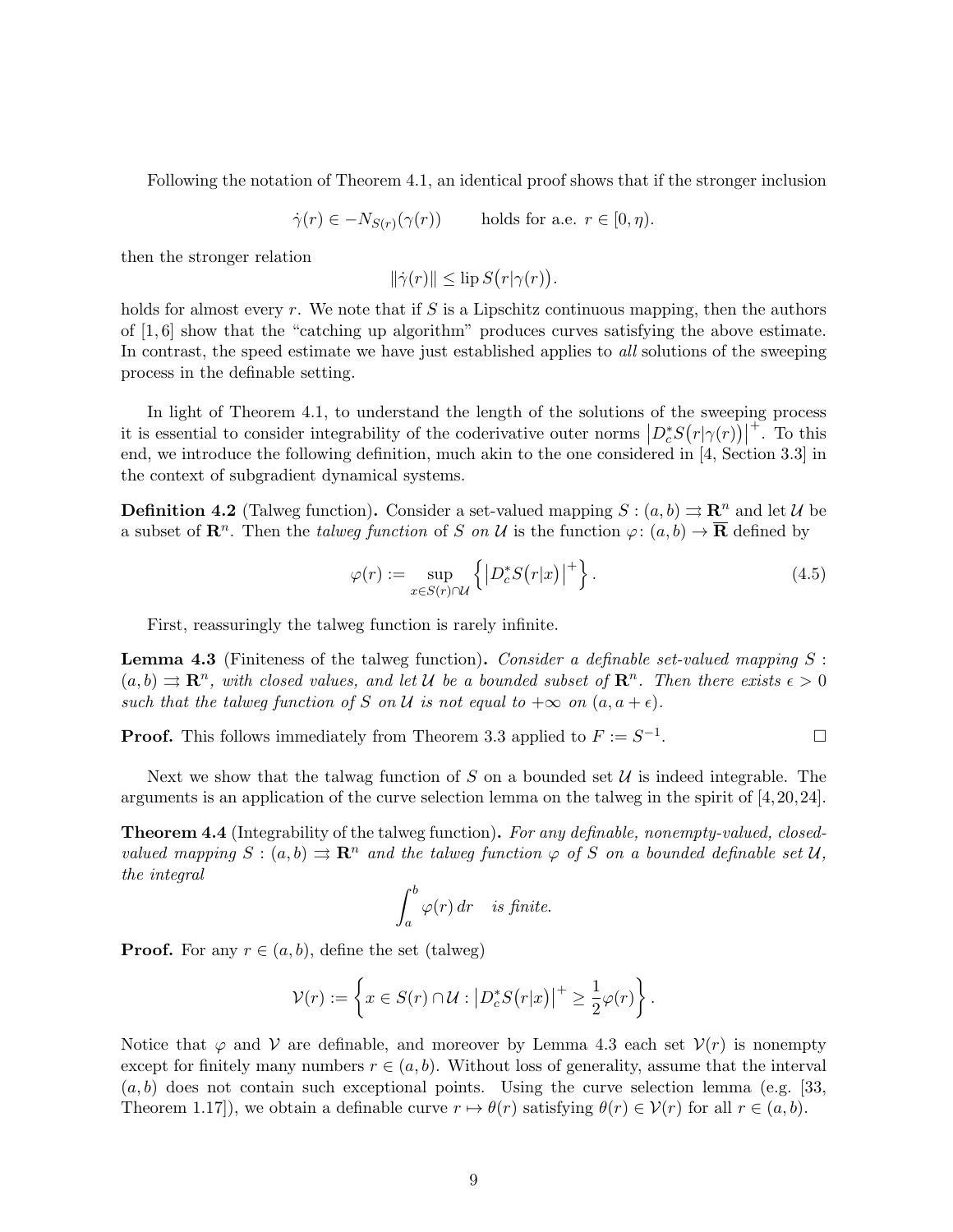We claim that the equality

$$
t = \langle \dot{\theta}(r), D_c^* S^{-1}(\theta(r)|r)(t) \rangle \quad \text{holds for a.e. } r \in (a, b), \tag{4.6}
$$

for which the Clarke coderivative on the right-hand-side is nonempty. To see this, fix a Whitney (a)-regular C<sup>1</sup>-stratification of gph S. Then for almost every r, there exists  $\varepsilon > 0$  so that the assignment  $\tau \mapsto (\tau, \theta(\tau))$  maps the interval  $(r - \varepsilon, r + \varepsilon)$  into a single stratum. For such r, fix a stratum M containing  $(r, \theta(r))$ . Then clearly the vector  $(1, \dot{\theta}(r))$  is tangent to M at  $(r, \theta(r))$ . Therefore by the Whitney condition (a), the Clarke normal cone  $N_{\text{gph S}}^c(r, \theta(r))$  is contained in the orthogonal complement to  $(1, \dot{\theta}(r))$ . From the definition of the coderivative, we immediately deduce equality (4.6), whenever the Clarke coderivative on the right-hand-side is nonempty.

On the other hand, from (2.1) we have unconditionally

$$
\inf_{t=\pm 1} \text{dist}\left(0, D_c^* S^{-1}(\theta(r)|r)(t)\right) = \frac{1}{|D_c^* S(r|\theta(r))|^+}.
$$
\n(4.7)

Hence if neither  $-1$  or  $+1$  are in the domain of  $D_c^* S^{-1}(\theta(r)|r)$ , then we have  $0 = |D_c^* S(r|\theta(r))|^+ \ge$ 1  $\frac{1}{2}\varphi(r)$ . On the other hand, for those r satisfying  $|D_c^*S(r|\theta(r))|^+ \neq 0$ , equations (4.6) and (4.7) immediately imply

$$
1 \le \inf_{t=\pm 1} \left[ \text{dist}\left(0, D_c^* S^{-1}(\theta(r)|r)(t)\right) \right] \left\| \dot{\theta}(r) \right\|
$$

$$
= \frac{\left\| \dot{\theta}(r) \right\|}{|D_c^* S(r|\theta(r))|^+} \le \frac{2}{\varphi(r)} \left\| \dot{\theta}(r) \right\|.
$$

Since the curve  $\theta$  is definable and bounded, it has finite length on  $(a, b)$ , and consequently the integral  $\int_a^b \varphi(r) dr$  is finite, as claimed.

The main result of the paper is now straightforward.

**Corollary 4.5** (Bounded length of orbits). Let  $S : \mathbb{R} \rightrightarrows \mathbb{R}^n$  be a definable set-valued mapping having a closed graph and let  $(a, b)$  be a possibly unbounded interval of **R**. Then any absolutely continuous curve  $\gamma: (a, b) \to \mathbb{R}^n$  satisfying the sweeping inclusion

$$
\dot{\gamma}(r) \in -N_{S(r)}^c(\gamma(r)) \quad \text{for a.e. } r \in (a, b),
$$

has finite length.

**Proof.** First, we may assume that the interval  $(a, b)$  is bounded. Indeed, given a trajectory  $\gamma : (a, b) \to \mathbb{R}^n$  as above, we consider the semi-algebraic diffeomorphism  $\psi : \mathbb{R} \to (-1, 1)$  by setting  $\psi(t) = \frac{t}{\sqrt{1}}$  $\frac{t}{1+t^2}$ . Then the curve  $\gamma \circ \psi^{-1}$  is an orbit of the sweeping process  $S \circ \psi^{-1}$ , defined on  $(-1, 1)$ , and it has the same length as  $\gamma$ .

Without loss of generality, we may also assume that the inclusion  $(a, b) \subset \text{dom } S$  holds. Since  $\gamma$  is bounded, there exists a bounded set U containing the image of  $\gamma$ . Let  $\varphi$  be the talweg of S on U. Then by Theorem 4.1, for a.e.  $r \in (a, b)$  we have

$$
\|\dot{\gamma}(r)\| \le |D_c^* S(r|\gamma(r))|^+ \le \varphi(r). \tag{4.8}
$$

Lemma 4.4 immediately implies the result.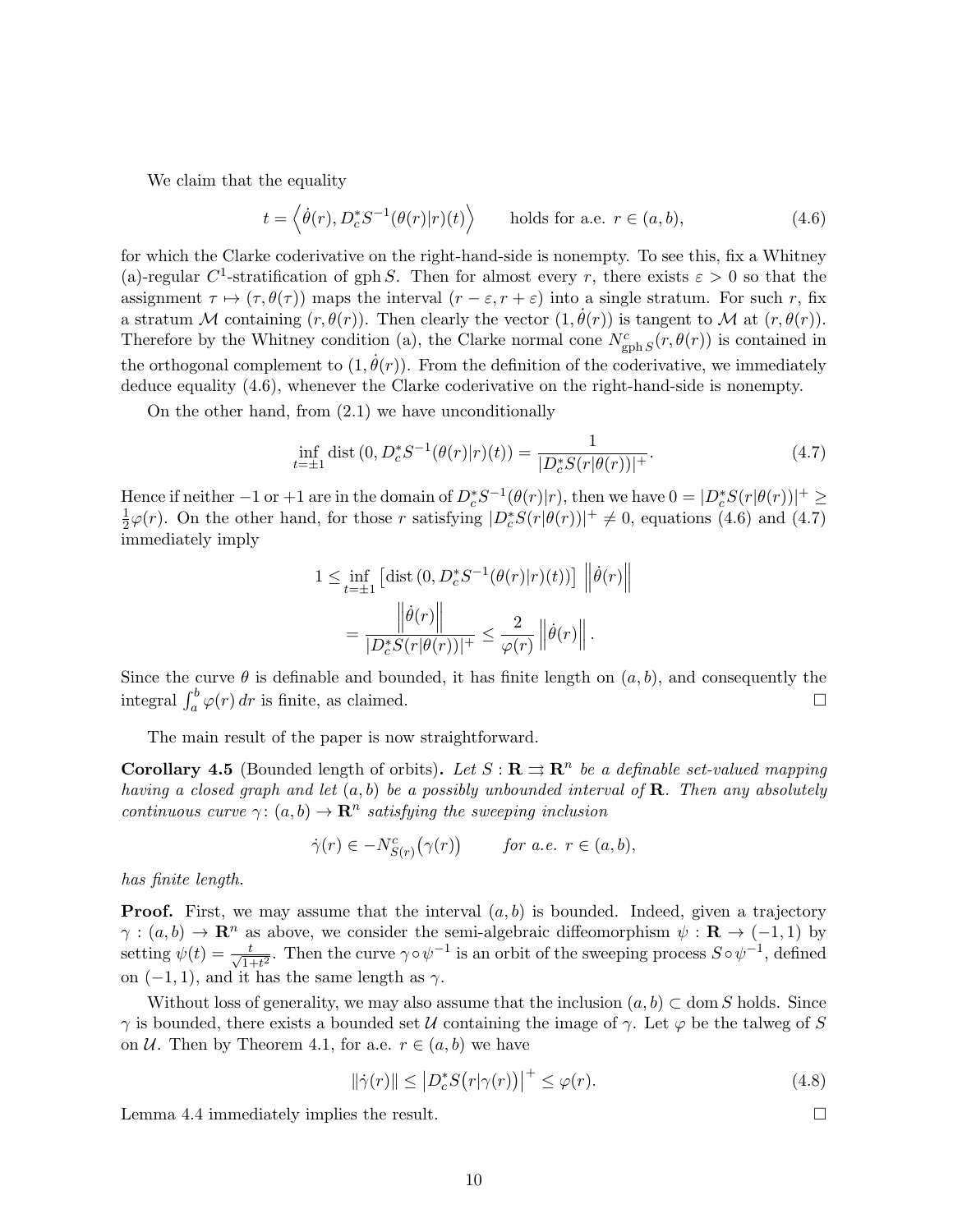Remark 4.6 (local monotonicity). Theorem 4.1 and Corollary 4.5 can be formulated in a slightly more general setting, to incorporate certain strongly monotone perturbations of the trajectory, as considered in [22]. To this end, recall that a mapping  $F: \mathbb{R}^n \to \mathbb{R}^n$  is locally  $\alpha$ -monotone, whenever we have

$$
\limsup_{\|x-y\|\to 0} \frac{\langle F(x) - F(y), x - y \rangle}{\|x-y\|^2} \ge \alpha > 0.
$$

Let  $\gamma: (a, b) \to \mathbf{R}$  be an absolutely continuous curve and set  $\gamma^F := F \circ \gamma$ , where either F or  $-F$  is  $\alpha$ -monotone. Assume that  $S: \mathbf{R} \rightrightarrows \mathbf{R}^n$  is definable with a closed graph,  $\gamma^F$  is absolutely continuous and the sweeping inclusion holds:

$$
\dot{\gamma}(r) \in -N_{S(r)}^c(\gamma^F(r)) \quad \text{for a.e. } r \in (a, b).
$$

Then analogously to Theorem 4.1, for almost all  $r \in (a, b)$  we have

$$
\|\dot{\gamma}(r)\| \le \frac{1}{\alpha} \cdot \left| D_c^* S(r|\gamma^F(r)) \right|^+ \le \frac{1}{\alpha} \varphi(r),\tag{4.9}
$$

where  $\varphi$  is the talweg given by (4.5) for any subset U of  $\mathbb{R}^n$  containing the image of  $\gamma^F$ . The proof of (4.9) follows the lines of the proof of Theorem 4.1. Indeed, one considers the curve  $r \mapsto \zeta^F(r) := (r, \gamma^F(r))$  and eventually deduces

$$
(\langle \dot{\gamma}(r), \dot{\gamma}^F(r) \rangle, -\dot{\gamma}(r)) \in N^c_{\operatorname{gph} S}(\zeta^F(r)).
$$

Considering again the case  $\dot{\gamma}(r) \neq 0$  (else the claimed inequality is trivial), we get

$$
\left| D_c^* S(r|\gamma^F(r)) \right|^+ \ge \left| \left\langle \frac{\dot{\gamma}(r)}{\|\dot{\gamma}(r)\|}, \dot{\gamma}^F(r) \right\rangle \right|
$$
  
= 
$$
\lim_{\epsilon \downarrow 0} \left| \left\langle \frac{\gamma(r+\epsilon) - \gamma(r)}{\|\gamma(r+\epsilon) - \gamma(r)\|}, \frac{(F \circ \gamma)(r+\epsilon) - (F \circ \gamma)(r)}{\epsilon} \right\rangle \right|
$$
  

$$
\ge \alpha \cdot \|\dot{\gamma}(r)\|,
$$

and the assertion follows.

It is interesting to note that the analogue of Corollary 4.5 easily fails when the sweeping set is state-dependent.

Example 4.7 (State-dependant process and ODE). Consider any autonomous system of ODEs

$$
\dot{x} = F(x),
$$

where  $F$  is a semi-algebraic, Lipschitz continuous mapping. Define the semialgebraic set-valued mapping  $S(x) := x + F(x)^{\perp}$ . Then every orbit  $\gamma$  of the ODE is a solution of the state-dependent sweeping process

$$
\dot{\gamma}(t) \in -N_{S(\gamma(t))}(\gamma(t)).
$$

Consequently, limit cycles and hence bounded orbits of infinite length can easily appear.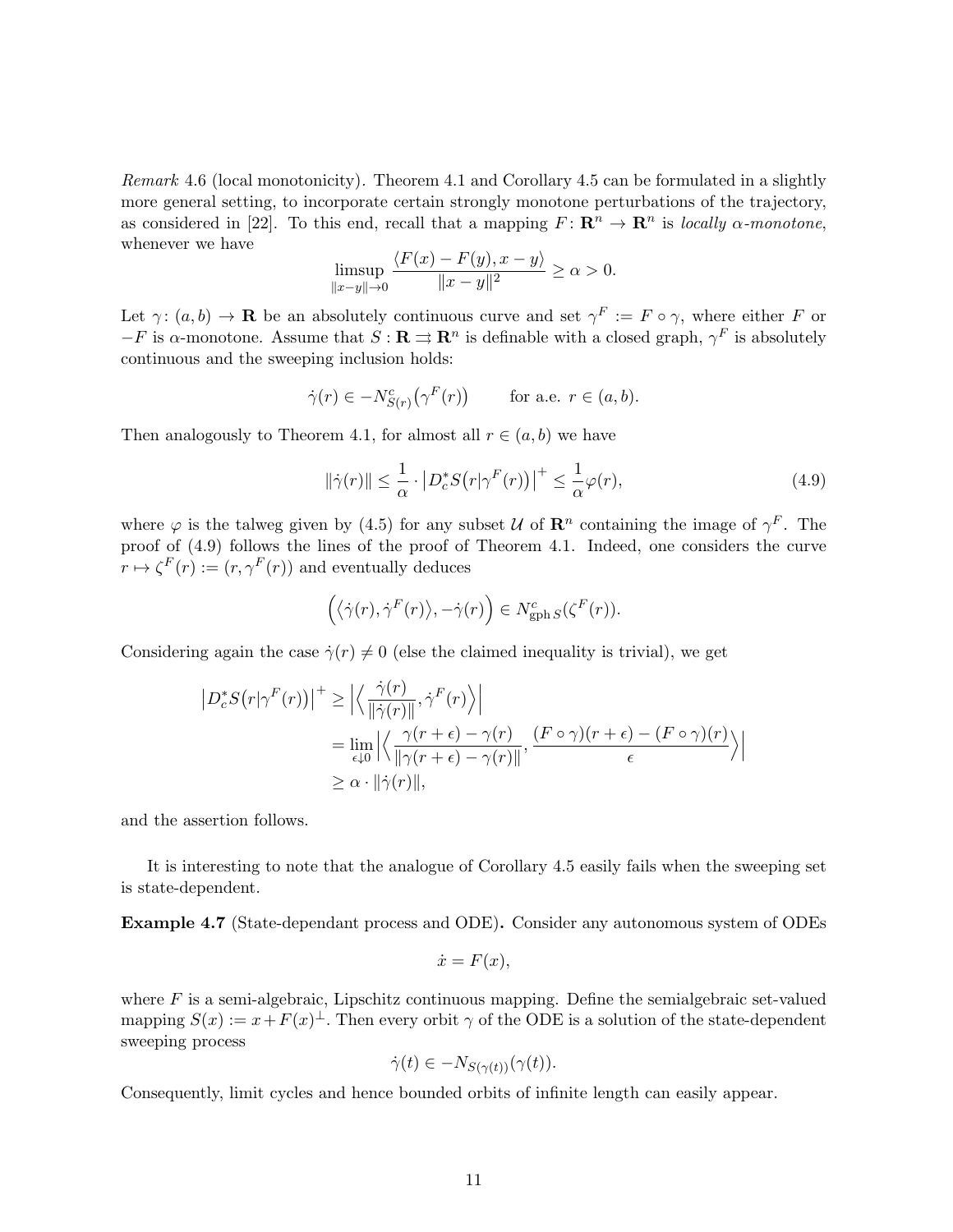### 5 Desingularization of the coderivative

In this section we record a "desingularization" result for general definable set-valued mappings  $S: \mathbf{R} \rightrightarrows \mathbf{R}^n$  in the spirit of [24]. Roughly speaking, any such mapping after a "localization" and a reparametrization of its domain can be made to have bounded coderivative norms outside of the critical values of  $S^{-1}$ . At the end of the section, we show how our result recovers the desingularization result of Kurdyka [24]. We use this technique then to investigate solvability of the definable sweeping process in the next section. Here's the main desingularization result.

**Theorem 5.1** (Desingularization of the Clarke coderivative). Consider a definable set-valued mapping  $S : \mathbf{R} \implies \mathbf{R}^n$  having a closed graph, and let U be a bounded subset of  $\mathbf{R}^n$ . Then for any real  $a \in \mathbf{R}$  there exists a number  $b > a$  and a strictly increasing, continuous function  $\Psi: [a, b) \to \mathbf{R}$  that is  $C^1$ -smooth on  $(a, b)$ , satisfies  $\Psi(a) = a$ , and such that:

$$
|D_c^*(S \circ \Psi)(r|x)|^+ \le 1 \qquad \text{for all } r \in (a, b) \text{ and all } x \in S(\Psi(r)) \cap \mathcal{U}.
$$

**Proof.** If there exists  $b > a$  such that the interval  $(a, b)$  does not intersect dom S, then there is nothing to prove. Consequently, since S is definable, we may suppose that there exists  $b > a$ satisfying the inclusion  $(a, b) \subset \text{dom } S$ . Let  $\varphi: (a, b) \to \overline{\mathbf{R}}$  be the talweg of the restriction  $S|_{(a,b)}$ on U. Clearly we may assume that  $\varphi$  is continuous on  $(a, b)$ . If there exists  $\varepsilon > 0$  such that  $\varphi$ equals zero on  $(a, a + \epsilon)$ , then the theorem is trivial yet again. Hence we may suppose that  $\varphi$  is nonzero on the interval  $(a, b)$ . Define now the function

$$
\Phi(r) := a + \int_a^r \varphi(\tau) d\tau \quad \text{for } r \in [a, b).
$$

By Lemma 4.4, the function  $\Phi: [a, b) \to [a, \Phi(b)]$  above is well defined. Moreover  $\Phi$  is clearly strictly increasing, and  $C^1$ -smooth on  $(a, b)$  with a nonvanishing derivative.

Consider now the inverse  $\Psi := \Phi^{-1}$ . Then  $\Psi : [a, \Phi(b)) \to [a, b)$  is strictly increasing, continuous, and C<sup>1</sup>-smooth on  $(a, \Psi(b))$ . Appealing to [31, Exercise 10.39], for any  $\tau \in (a, \Phi(b))$  and any  $x \in S(\Psi(\tau)) \cap \mathcal{U}$  we obtain

$$
|D_c^*(S \circ \Psi)(\tau|x)|^+ = \frac{|D_c^* S(\Psi(\tau)|x)|^+}{\varphi(\Psi(\tau))} \le 1,
$$

as claimed.  $\Box$ 

Remark 5.2 (Absolute continuity of  $\Psi^{-1}$ ). It is immediate from the proof of Theorem 5.1, that the inverse of the desingularizing function, namely  $\Psi^{-1}$ , is guaranteed to be absolutely continuous.

#### 5.1 Sweeping by sublevel sets and gradient descent

We now show how Theorem 5.1 subsumes Kurdyka's seminal desingularization result [24] for  $C^1$ definable functions (see also [3] for a nonsmooth extension). To this end, let  $f: \mathbb{R}^n \to \mathbb{R}$  be a  $C<sup>1</sup>$  definable function and consider the sweeping process associated to sublevel sets

$$
\begin{cases}\nS: \mathbf{R} \implies \mathbf{R}^n \\
S(r) := [f \le r].\n\end{cases} (5.1)
$$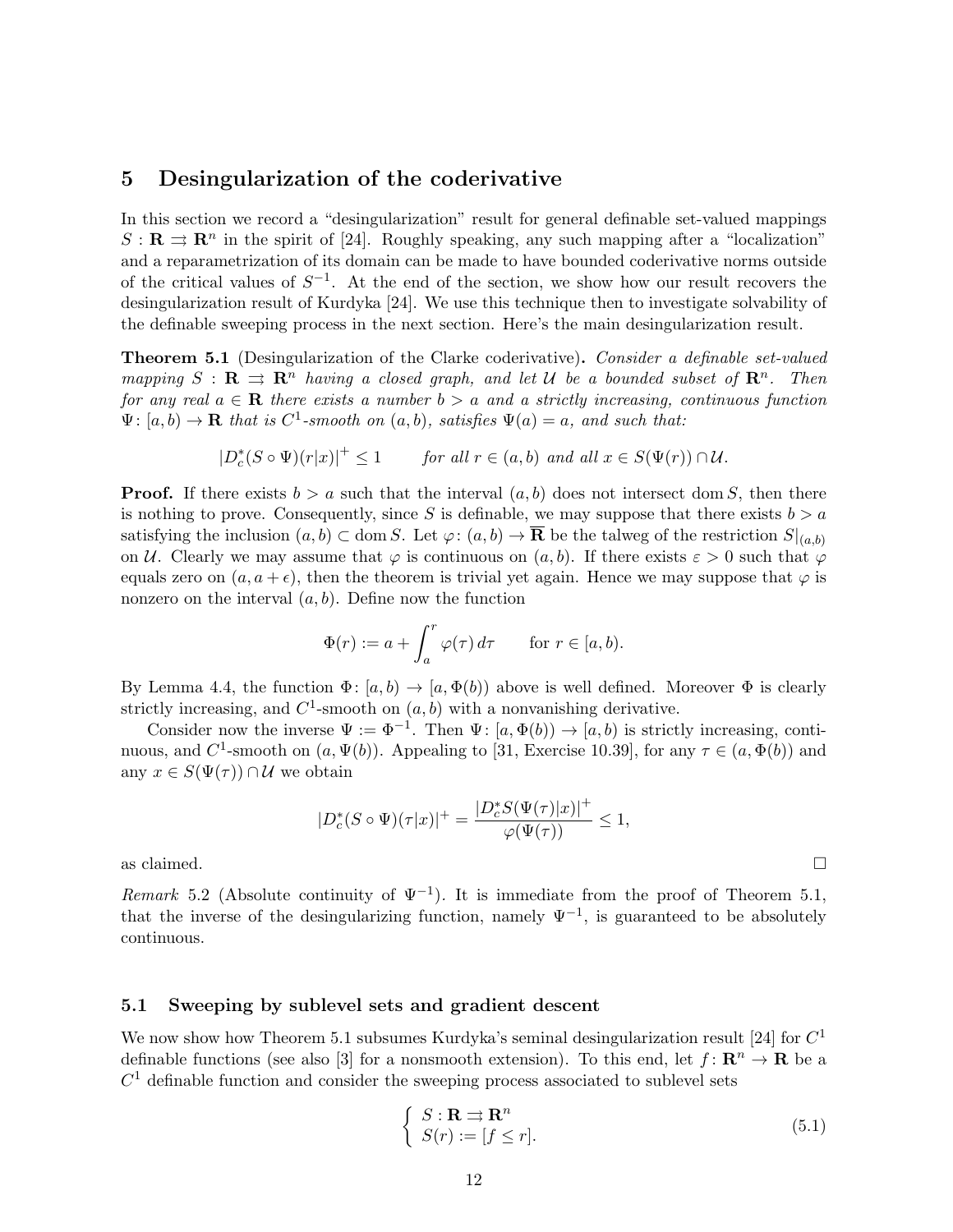Let  $t \mapsto x(t)$ , for  $t \in [0, +\infty)$ , be a bounded gradient orbit for f, that is,  $\dot{x} = -\nabla f(x)$  with an asymptotic critical value  $a := \lim_{t \to +\infty} f(x(t))$ , and set  $b = f(x(0))$ . It follows easily that the mapping

$$
t\mapsto r(t)=b-f(x(t))
$$

is a diffeomorphism between  $(0, \infty)$  and  $(a, b)$ . Setting  $h = r^{-1}$  and  $u = x \circ h$  we obtain a curve  $u:(a, b] \to \mathbb{R}^n$  with the same image as x and satisfying

$$
\dot{u}(r) = -\frac{\nabla f(u(r))}{\|\nabla f(u(r))\|^2}, \quad \text{for } r \in (a, b].
$$

Since equalities  $f(u(r)) = r$  and  $N_{S(r)}(u(r)) = \mathbf{R}_+ \nabla f(u(r))$  hold, we immediately obtain

$$
\dot{u}(r) \in -N_{S(r)}(u(r)).
$$

That is, the gradient curve  $t \mapsto x(t)$ , upon reparametrization, is a solution of the sweeping process (5.1). Moreover, an easy computation shows

$$
|D_c^*S(f(x)|x)|^+ = \frac{1}{||\nabla f(x)||}.
$$

Thus the talweg mapping of Definition 4.2 reads

$$
\varphi(r) = (\inf \{ ||\nabla f(x)|| : f(x) = r, x \in U \})^{-1}
$$

and Theorem 4.4, Corollary 4.5, and Theorem 5.1 recover the results of Kurdyka in [24].

# 6 Existence of solutions

In this section we will be interested in the existence of trajectories generated by the sweeping process. More specifically, given a set-valued mapping  $S: [0, \eta) \rightrightarrows \mathbb{R}^n$  and a point  $x_0 \in S(0)$ , we would like to know when there exists a curve  $\gamma: [0, \eta) \to \mathbb{R}^n$  (appropriately regular) satisfying

$$
\begin{cases}\n-\dot{\gamma}(t) \in N_{S(t)}^{c}(\gamma(t)) & \text{a.e. on } [0, \eta) \\
\gamma(t) \in S(t) & \text{for all } t \in [0, \eta) \\
\gamma(0) = x_{0}\n\end{cases}
$$
\n(6.1)

In the case that  $S$  is Lipschitz continuous with respect to the Pompeiu–Hausdorff distance, a complete answer was provided in [6, Theorem 4.2] and [1, Theorem 3.1]. Here we mean that a mapping  $S: [0, \eta) \rightrightarrows \mathbb{R}^n$  is *L*-*Lipschitz continuous* if

$$
S(t') \subset S(t) + L|t - t'|B \qquad \text{for all } t, t' \in [0, \eta).
$$

We record below this existence result.

**Theorem 6.1** (Existence of Lipschitz trajectories). Let  $S: [0, \eta) \implies \mathbb{R}^n$  be a L-Lipschitz mapping with nonempty, closed values. Then for any  $x_0 \in S(0)$ , there exists a L-Lipschitz curve  $\gamma: [0, \eta) \to \mathbf{R}^n$  satisfying (6.1).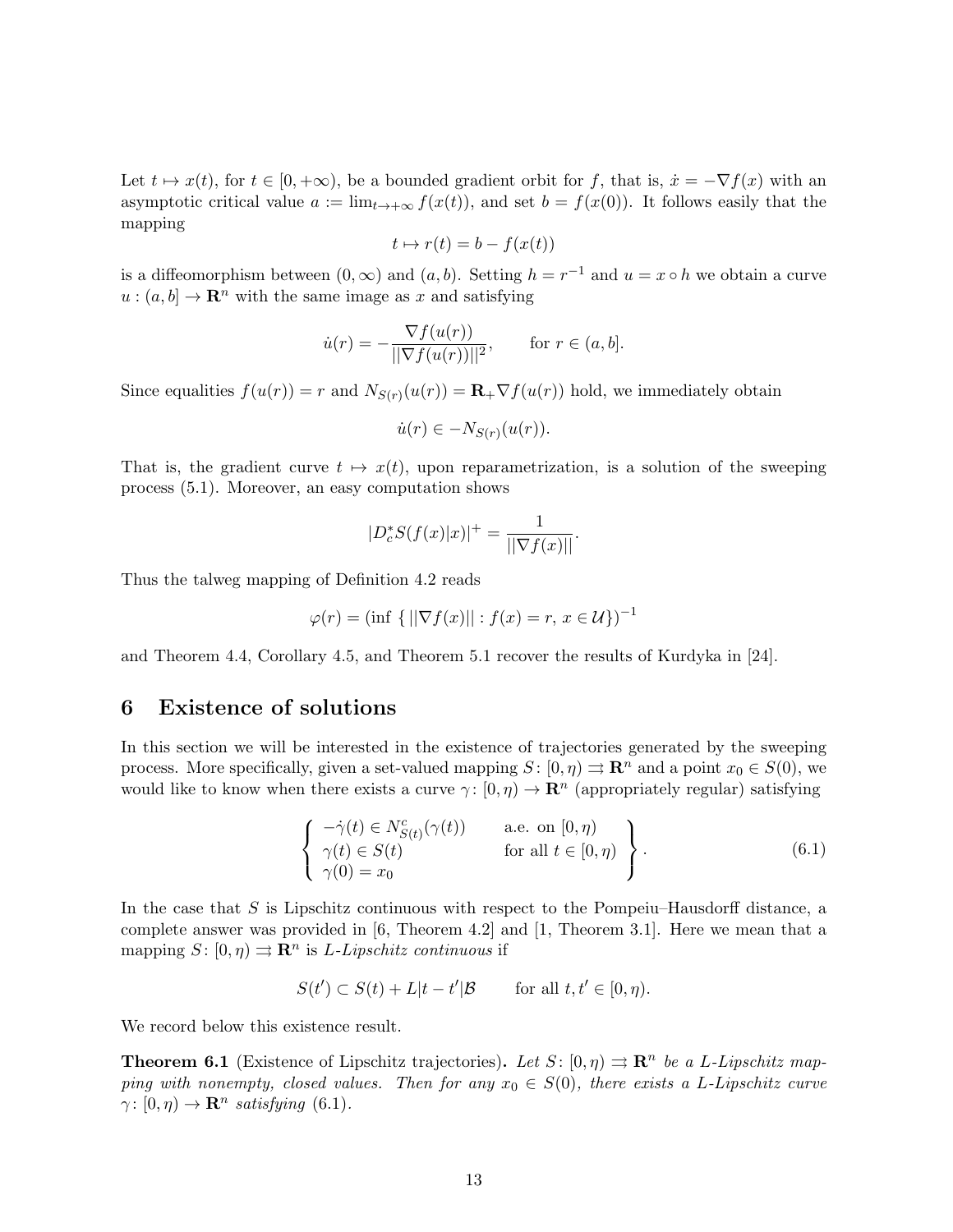Remark 6.2 (Extensions to the limiting normal cone). In a very recent paper [17], it was shown that the analogue of Theorem 6.1 holds for definable L-Lipschitz mappings with the limiting normal cone  $N_{S(t)}$  replacing the Clarke normal cone  $N_{S(t)}^c$ . For simplicity, we will state all of our results in the narrower Clarke situation, but an entirely analogous existence theory holds for the limiting case with an identical proof. The only difference is that we must reference the recent manuscript [17] instead of [1, 6] whenever appropriate.

There has been a considerable effort recently to weaken the Lipschitz assumption in the theorem above; see for example [5, 16] and references therein. We will now show that in the definable setting, existence of (at least) piecewise absolutely continuous solutions of (6.1) can be established even when  $S$  is not Lipschitz continuous. This will follow by combining Theorem 6.1 with the desingularization techniques developed in the previous sections.

We begin with a local existence result. To this end, note that if  $S$  is not Lipschitz continuous, then there is an obvious obstruction to having even a continuous local solution of (6.1) emanating from a point  $x_0 \in S(0)$ . Indeed, when  $x_0$  lies outside of the outer limit

$$
\limsup_{t\searrow 0} S(t) := \left\{ \lim_{i\to\infty} x_i : x_i \in S(t_i) \text{ with } t_i \searrow 0 \right\},\
$$

clearly no such solution can exist. For example, when  $S$  corresponds to a sublevel mapping  $S(t) = [f \le r_0 - t]$  (for a function  $f: \mathbf{R}^n \to \mathbf{R}$ ), such points  $x_0 \in [f = r_0] \subset S(0)$  are precisely the local minimizers of  $f$ , and no continuous descent curve can emanate from local minimizers.

Theorem 6.3 (Local existence for the definable sweeping process). Consider a definable mapping  $S: \mathbf{R}_{+} \rightrightarrows \mathbf{R}^{n}$  with a closed graph. Then for any  $x_{0} \in \text{Limsup}_{t \searrow 0} S(t)$ , there exists  $\epsilon > 0$ and an absolutely continuous curve  $\gamma : [0, \epsilon) \to \mathbb{R}^n$  satisfying

$$
\left\{\begin{array}{ll}\n-\dot{\gamma}(t) \in N^c_{S(t)}(\gamma(t)) & a.e. \text{ on } [0, \epsilon) \\
\gamma(t) \in S(t) & \text{ for all } t \in [0, \epsilon) \\
\gamma(0) = x_0\n\end{array}\right\}.
$$

**Proof.** Fix a closed ball  $\mathcal{U}$  in  $\mathbb{R}^n$  containing  $x_0$  in its interior, and define the truncation  $S(t) := S(t) \cap \mathcal{U}$ . Notice, by the assumption  $x_0 \in \text{Limsup}_{t \setminus 0} S(t)$ , we have the analogous inclusion  $x_0 \in \text{Limsup}_{t\setminus0} \widehat{S}(t)$ . Appealing to definability, we deduce  $(0, \epsilon) \subset \text{dom } \widehat{S}$  for some  $\epsilon > 0$ . By Theorem 5.1, there exists a real number  $\eta$  and a strictly increasing, continuous function  $\Psi: [0, \eta) \to \mathbf{R}_+$  that is  $C^1$ -smooth on  $(0, \eta)$ , satisfies  $\Psi(0) = x_0$ , and such that:

$$
\text{lip}\,(\widehat{S}\circ\Psi)(r|x)\leq 1\qquad\text{for all }r\in(0,\eta)\text{ and all }x\in S(\Psi(r))\cap\mathcal{U}.
$$

Shrinking  $\eta$ , we may assume that the inclusion  $(0, \eta) \subset \text{dom}(\widehat{S} \circ \Psi)$  holds. Appealing to the definition of the Aubin property and the compactness of  $U$ , it is easy to see that the mapping  $\overline{S}\circ\Psi$  is locally 1-Lipschitz continuous around any  $r \in (0, \eta)$ . Hence  $\overline{S}\circ\Psi$  is 1-Lipschitz continuous on the entire interval  $(0, \eta)$ . Define now the mapping  $F : [0, \eta) \to \mathbb{R}^n$  given by

$$
F(t) := \begin{cases} \widehat{S} \circ \Psi(t) & \text{if } t \in (0, \eta) \\ \text{Limsup}_{r \searrow 0} \widehat{S}(r) & \text{if } t = 0 \end{cases}
$$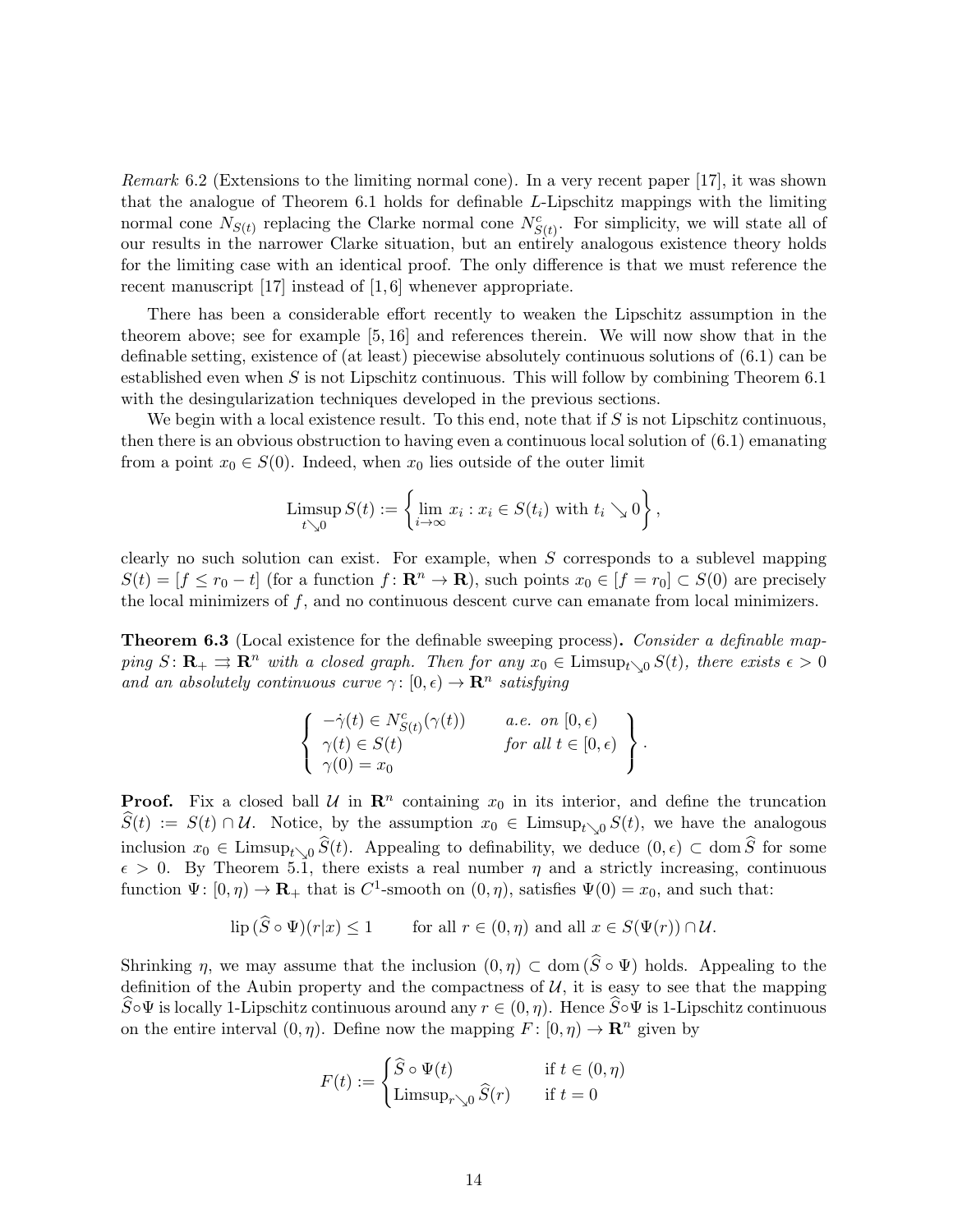Notice that  $F(t)$  is 1-Lipschitz continuous, has a closed graph, and satisfies  $x_0 \in F(0)$ . By Theorem 6.1, then there exist a 1-Lipschitz curve  $x: [0, \eta) \to \mathbb{R}^n$  satisfying

$$
\begin{cases}\n-\dot{x}(t) \in N_{F(t)}^c(x(t)) & \text{a.e. on } [0, \eta) \\
x(t) \in F(t) & \text{for all } t \in [0, \eta) \\
x(0) = x_0\n\end{cases}.
$$

Since the curve x is 1-Lipschitz, shrinking  $\eta > 0$ , we may assume that the image of x is contained in the interior of U. Set  $\epsilon := \lim_{t \uparrow n} \Psi(t)$ , and define the curve  $\gamma : [0, \epsilon) \to \mathbb{R}^n$  by setting  $\gamma(r) := x(\Psi^{-1}(r))$ . Notice by Remark 5.2, the inverse  $\Psi^{-1}$  is absolutely continuous. Hence  $\gamma$ is absolutely continuous as well, being a composition of a Lipschitz function and an absolutely continuous function. Finally observe that  $\gamma$  satisfies  $\gamma(r) = x(\Psi^{-1}(r)) \in F(\Psi^{-1}(r)) \subset S(r)$  for all  $r \in [0, \epsilon)$  and  $-\dot{\gamma}(r) = \frac{-1}{\psi'(\psi^{-1}(r))}\dot{x}(\Psi^{-1}(r)) \in N_{F(\Psi^{-1}(r))}^{c}(x(\Psi^{-1}(r))) = N_{S(r)}^{c}(\gamma(r))$  for a.e.  $r \in [0, \epsilon)$ . This concludes the proof.

Next, we will try to maximally extend local solutions of the sweeping process, aiming for a global solution. To this end, we first observe the following.

**Corollary 6.4** (Convergence to extrema). Consider a definable mapping  $S: \mathbb{R}_+ \implies \mathbb{R}^n$  with a closed graph and a point  $x_0 \in S(t_0)$ . Then any absolutely continuous curve  $\gamma: [0, \epsilon) \to \mathbb{R}^n$ , having a maximal domain of definition, such that

$$
\left\{\begin{array}{ll}\n-\dot{\gamma}(t) \in N^c_{S(t)}(\gamma(t)) & a.e. \text{ on } [0, \epsilon) \\
\gamma(t) \in S(t) & \text{ for all } t \in [0, \epsilon) \\
\gamma(0) = x_0\n\end{array}\right\},
$$

is either unbounded, or has finite length and converges to some point  $x_{\infty} \notin$  Limsup $_{t \setminus \epsilon} S(t)$ .

**Proof.** This follows immediately from Theorems 4.5 and 6.3. □

Let us recall that  $S: [0, \eta) \implies \mathbb{R}^n$  is locally bounded at t if there exists an open interval I around t such that the image  $S(I)$  is a bounded set. We say that S is inner-semicontinuous at t if for any  $x \in S(t)$  and any sequence  $t_i \in [0, \eta)$  converging to t, there exists a sequence  $x_i \in S(t_i)$  converging to x. In particular, in the notation of the above theorem, S is not inner-semicontinuous at  $\epsilon$ , as certified by  $x_{\infty}$ .

The following is the main result of the section.

#### Corollary 6.5 (Global existence).

Consider a locally bounded, definable mapping  $S: [0, \eta) \rightrightarrows \mathbb{R}^n$  with a closed graph and nonempty values. Then for any  $x_0 \in \text{Limsup}_{t \setminus 0} S(t)$  there exists a curve  $\gamma : [0, \eta) \to \mathbb{R}^n$  satisfying:

- 1. There is a partition  $t_0 = 0 < t_1 < \ldots < t_k = \eta$  of the interval  $[0, \eta)$  such that  $\gamma$  is absolutely continuous on each segment  $[t_i, t_{i+1})$ ; and
- 2. The curve  $\gamma$  satisfies:

$$
\left\{\begin{array}{ll}\n-\dot{\gamma}(t) \in N^c_{S(t)}(t) & a.e. \text{ on } [0, \eta) \\
\gamma(t) \in S(t) & \text{ for all } t \in [0, \eta) \\
\gamma(0) = x_0\n\end{array}\right\}.
$$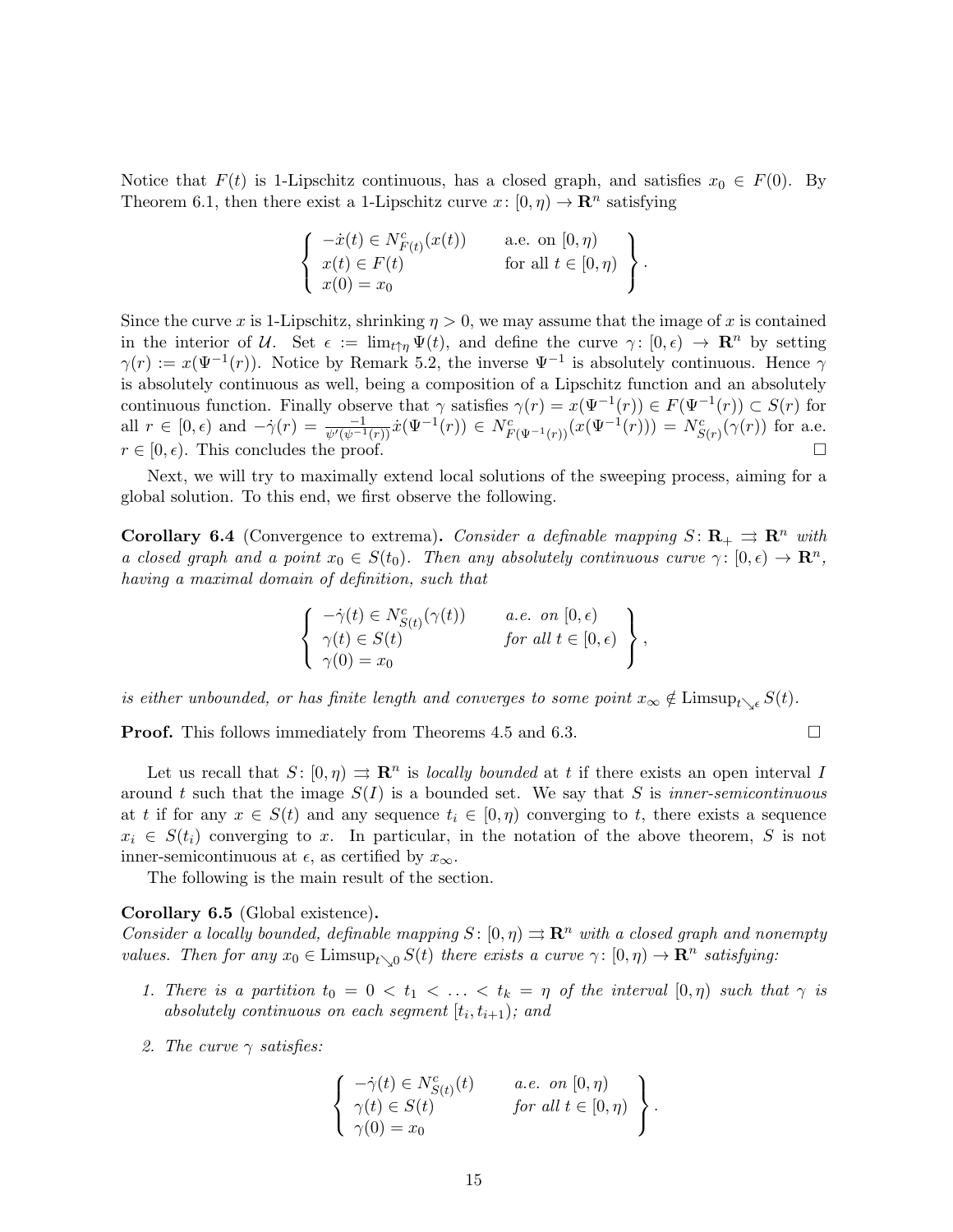When S is inner-semicontinuous on the entire interval  $[0, \eta)$ , then no partition is needed and we can be sure that  $\gamma$  is absolutely continuous on the entire interval  $[0, \eta)$ .

**Proof.** Observe first that since the Aubin property implies inner semicontinuity, by Theorem 3.3 (see also [10]) the mapping S is inner-semicontinuous at every point  $t \in [0, \eta)$  outside of some finite set N. By Theorem 6.3, there exists  $\epsilon > 0$  and an absolutely continuous curve  $\gamma : [0, \epsilon) \rightarrow$  $\mathbb{R}^n$  satisfying the conditions (6.1). By Zorn's lemma we may maximally extend the domain of  $\gamma$ subject to the system  $(6.1)$ . Denote the resulting domain by  $[0, a)$ . By Corollary 6.4 and local boundedness of S, the curve  $\gamma$  converges to some point  $x_{\infty} \notin$  Limsup<sub>t</sub><sub>\a</sub> S(t). In particular, S is not inner-semicontinous at a and therefore we deduce that  $a \in \mathcal{N}$ . We can now repeat the argument with  $x_0$  being a point in Limsup<sub>t</sub><sub>\a</sub>  $S(t)$ . Notice that the latter set is nonempty since  $S$  is locally bounded. Concatenating the (finitely many) curves obtained in this way yields the  $r$ esult.

Acknowledgement. Part of this work has been realized during a research stay of the second author at the University of Chile (November 2013). This author thanks his hosts and the host institution for hospitality. The authors also thank Estibalitz Durand Cartagena and Lionel Thibault for useful discussions.

### References

- [1] H. Benabdellah. Existence of solutions to the nonconvex sweeping process. J. Differential Equations, 164(2):286–295, 2000.
- [2] J. Bolte, A. Daniilidis, and A.S. Lewis. The Lojasiewicz inequality for nonsmooth subanalytic functions with applications to subgradient dynamical systems. SIAM J. Optim., 17(4):1205–1223, 2006.
- [3] J. Bolte, A. Daniilidis, A.S. Lewis, and M. Shiota. Clarke subgradients of stratifiable functions. SIAM J. Optim., 18(2):556–572, 2007.
- [4] J. Bolte, A. Daniilidis, O. Ley, and L. Mazet. Characterizations of Lojasiewicz inequalities: subgradient flows, talweg, convexity. Trans. Amer. Math. Soc., 362(6):3319–3363, 2010.
- [5] C. Castaing, M. Marques, and D.P. Manuel. Evolution problems associated with nonconvex closed moving sets with bounded variation. Portugal. Math., 53(1):73–87, 1996.
- [6] G. Colombo and V.V. Goncharov. The sweeping processes without convexity. Set-Valued Anal.,  $7(4):357-374$ , 1999.
- [7] G. Colombo, R. Henrion, N.D. Hoang, and B.S. Mordukhovich. Optimal control of the sweeping process. Dyn. Contin. Discrete Impuls. Syst. Ser. B Appl. Algorithms, 19(1- 2):117–159, 2012.
- [8] G. Colombo, R. Henrion, N.D. Hoang, and B.S. Mordukhovich. Discrete approximations of a controlled sweeping process. Set-Valued and Variational Analysis, pages 1–18, 2014.
- [9] G. Colombo and M.D.P. Monteiro Marques. Sweeping by a continuous prox-regular set. J. Differential Equations, 187(1):46–62, 2003.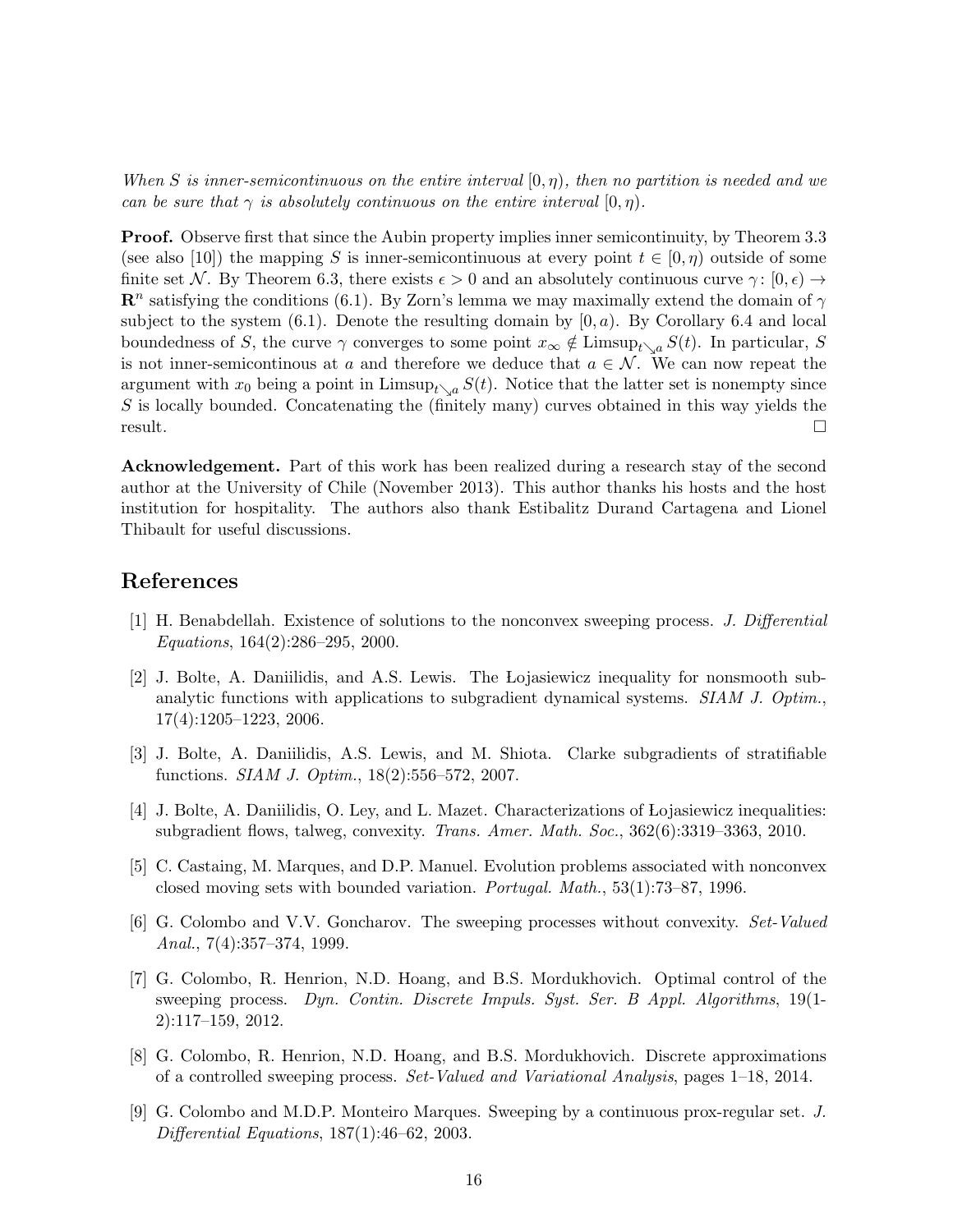- [10] A. Daniilidis, and J. C.-H. Pang. Continuity and differentiability of set-valued maps revisited in the light of tame geometry. J. London Math. Soc. 83:637–658, 2011.
- [11] A. Daniilidis, G. David, E. Durand-Cartagena, and A. Lemenant. Rectifiability of selfcontracted curves in the euclidean space and applications. J. Geom. Anal., 25:1211–1239, 2015.
- [12] A. Daniilidis, D. Drusvyatskiy, and A.S. Lewis. Orbits of geometric descent. Canad. Math.  $Bull., 58(1):44-50, 2015.$
- [13] A. Daniilidis, O. Ley, and S. Sabourau. Asymptotic behaviour of self-contracted planar curves and gradient orbits of convex functions. J. Math. Pures Appl. (9), 94(2):183–199, 2010.
- [14] D. Drusvyatskiy, A.D. Ioffe, and A.S. Lewis. Curves of descent. SIAM J. Control and Optim., 53(1):114–138, 2015.
- [15] D. Drusvyatskiy, A.S. Lewis. Semi-algebraic functions have small subdifferentials. Math. Program. Ser. B , 140(1):5-29, 2013.
- [16] J.F. Edmond and L. Thibault. BV solutions of nonconvex sweeping process differential inclusion with perturbation. J. Differential Equations, 226(1):135–179, 2006.
- [17] B. Georgiev and N. Ribarska. On sweeping process with the cone of limiting normals. Set-Valued Var. Anal., 21(4):673–689, 2013.
- [18] A.D. Ioffe. Metric regularity and subdifferential calculus. Russian Math. Surveys, 55(3):501– 558, 2000.
- [19] A.D. Ioffe. Critical values of set-valued maps with stratifiable graphs. Extensions of Sard and Smale-Sard theorems. Proc. Amer. Math. Soc., 136(9):3111–3119, 2008.
- [20] A.D. Ioffe. An invitation to tame optimization. SIAM J. Optim., 19(4):1894–1917, 2008.
- [21] M. Kunze and M.D.P. Monteiro Marques. On parabolic quasi-variational inequalities and state-dependent sweeping processes. Topol. Methods Nonlinear Anal., 12(1):179–191, 1998.
- [22] M. Kunze and M.D.P. Monteiro Marques. Degenerate sweeping processes. In Variations of domain and free-boundary problems in solid mechanics (Paris, 1997), volume 66 of Solid Mech. Appl., pages 301–307. Kluwer Acad. Publ., Dordrecht, 1999.
- [23] M. Kunze and M.D.P. Monteiro Marques. An introduction to Moreau's sweeping process. In Impacts in mechanical systems (Grenoble, 1999), volume 551 of Lecture Notes in Phys., pages 1–60. Springer, Berlin, 2000.
- [24] K. Kurdyka. On gradients of functions definable in o-minimal structures. Ann. Inst. Fourier (Grenoble), 48(3):769–783, 1998.
- [25] M. Longinetti, P. Manselli, and A. Venturi. On steepest descent curves for quasiconvex families in  $\mathbb{R}^n$ . *Math. Nachr.*, 288(4):420-442, 2015.